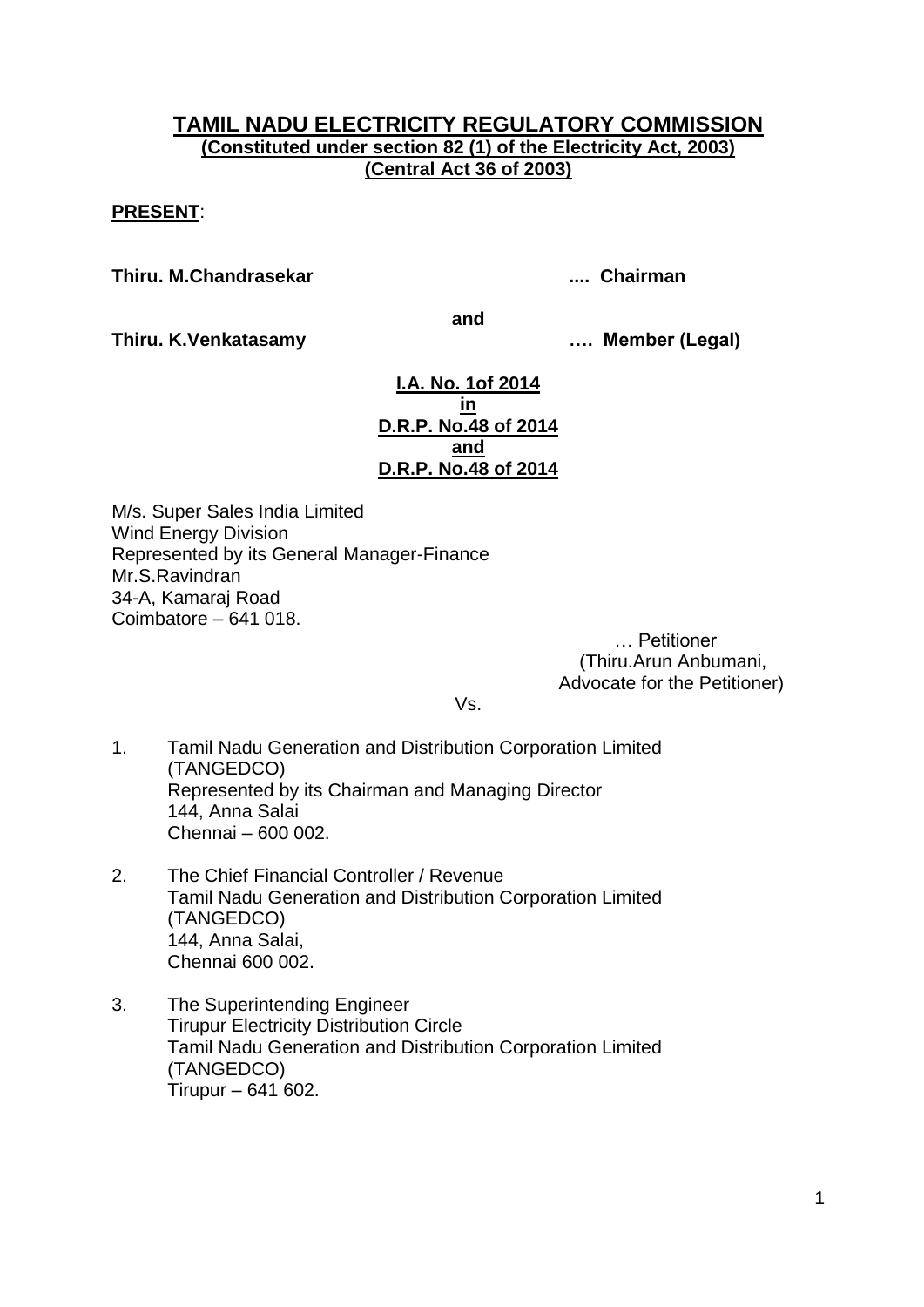4. The Superintending Engineer Udumalpet Electricity Distribution Circle Tamil Nadu Generation and Distribution Corporation Limited (TANGEDCO) **Udumalpet** 

> …Respondents (Thiru. M. Gopinathan, Standing Counsel for Respondents)

| Dates of hearing | ÷ | 04-04-2014; 30-06-2014; 05-09-2019; |
|------------------|---|-------------------------------------|
|                  |   | 01-10-2019; 05-11-2019; 10-01-2020; |
|                  |   | 11-02-2020; 15-09-2020; 03-11-2020; |
|                  |   | 08-12-2020; 02-02-2021; 09-03-2021; |
|                  |   | 30-03-2021; 31-08-2021; 21-09-2021; |
|                  |   | 05-10-2021; 09-11-2021; 23-11-2021; |
|                  |   | 04-01-2022; 25-01-2022; 15-02-2022  |
|                  |   | and 01-03-2022                      |
|                  |   |                                     |

**Date of Order : 19-04-2022**

 The I.A. No. 1 of 2014 in DRP No. 48 of 2014 came up for final hearing on 01.03.2022. The Commission upon perusing the affidavit filed by the petitionerand all other connected records and after hearing both the parties passes the following:-

# **ORDER**

# **1. Prayer of the Petitioner in D.R.P.No.48 of 2014:-**

The prayer of the petitioner in D.R.P. No.48 of 2014 is toset aside the impugned Lr.No.CFC/FC/REV/AAO/HT/D.541/2013 dated 29-08-2013 issued by the 2<sup>nd</sup>Respondent culminating in the impugned Lr.No.SE/TEDC/TPR/AO/R/DFC/F.Wind/DOAB/D. /13 dated 08-01-2014 and Lr.No.SE/TEDC/TPR/DFC/AO/ Rev/F.HTWind/D 14 *dated* 02-2014 issued by the 3rd Respondent demanding from the Petitioner a sum of Rs.15,28,728/- as short levy of excess payment with costs.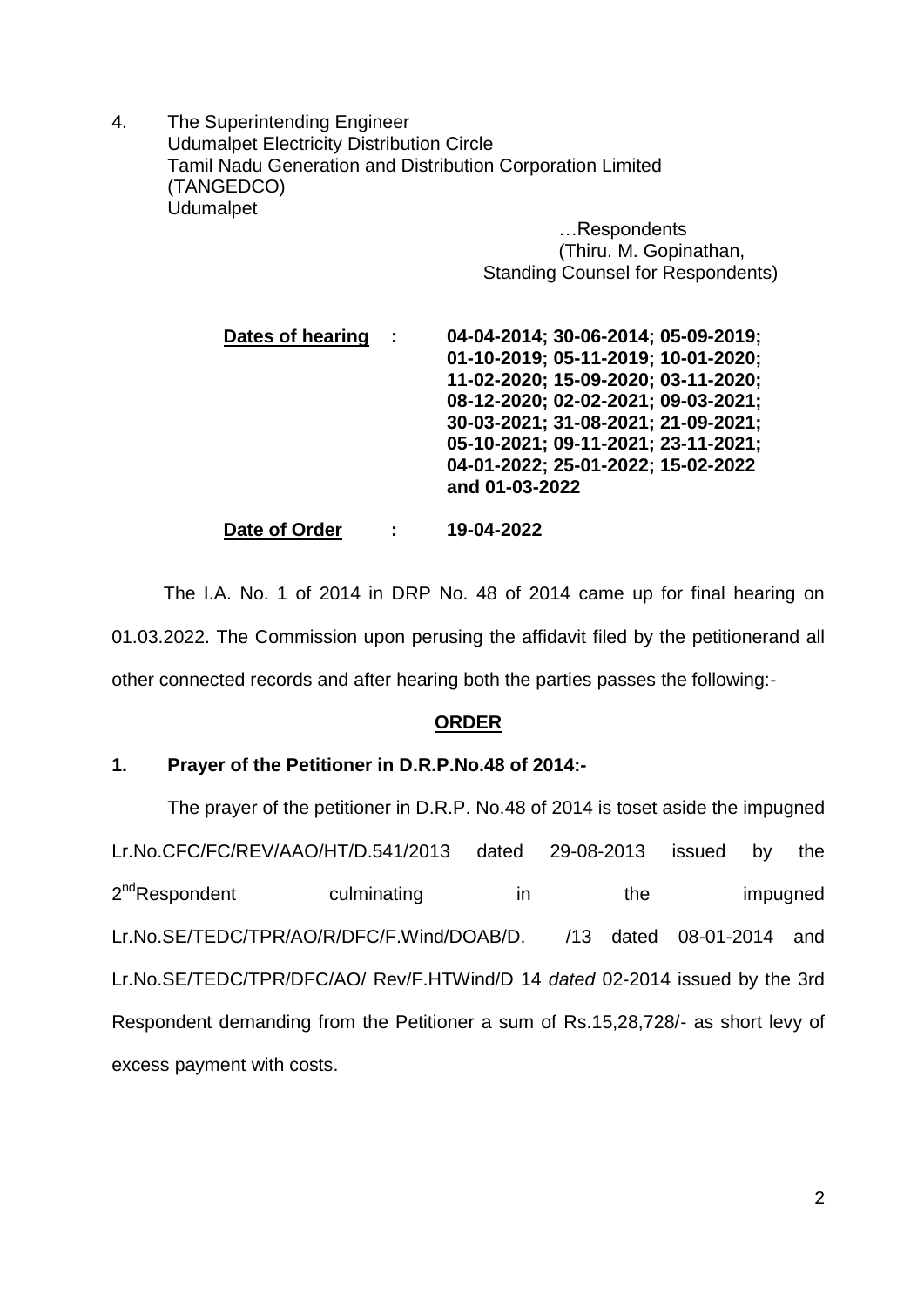#### **2. Prayer of the Petitioner in I.A. No. 1 of 2014 in DRP No. 48 of 2014:-**

The prayer of the petitioner in I.A. No. 1 of 2014 in DRP No. 48 of 2014is to issue and order of Interim Injunction restraining the Respondents from taking any steps in any manner to recover from the Petitioner the sum of Rs.15,28,728/- as short levy of excess payment.

#### **3. Facts of the Case:-**

The petitioner, M/s. Super Sales India Limited, received an amount of Rs.61,14,911/- towards 100% payment for unutilized banked energy for the year 2010-11 @ Rs.2.75 / unit. Later SE/Tirupur EDC raised a demand of Rs.15,28,728/ towards recovery of excessively paid amount for unutilized energy instead of 75%. In this connection, petitioner prayed in this petition toset aside the impugned Lr.No.CFC/FC/REV/AAO/HT/D.541/2013 dated 29-08-2013 issued by the 2<sup>nd</sup>Respondent culminating in the impugned Lr.No.SE/TEDC/TPR/AO/R/DFC/F.Wind/DOAB/D./13 dated 08-01-2014 and Lr.No.SE/TEDC/TPR/DFC/AO/Rev/F.HTWind/D.14 dated. 02-2014 issued by the 3rd Respondent demanding from the Petitioner a sum of Rs.15,28,728/- as short levy of excess payment with costs.

#### 4**. Contentions of the Petitioner:-**

4.1. The Petitioner a Company is engaged in spinning of yarn and has a High Tension Electricity Supply connection bearing HT SC No.155. The 4<sup>th</sup>Respondent has sanctioned the said HT supply with a maximum demand of 2,800 K.V.A.

4.2. The 1<sup>st</sup>Respondent, unable to supply sufficient quantity of power as early from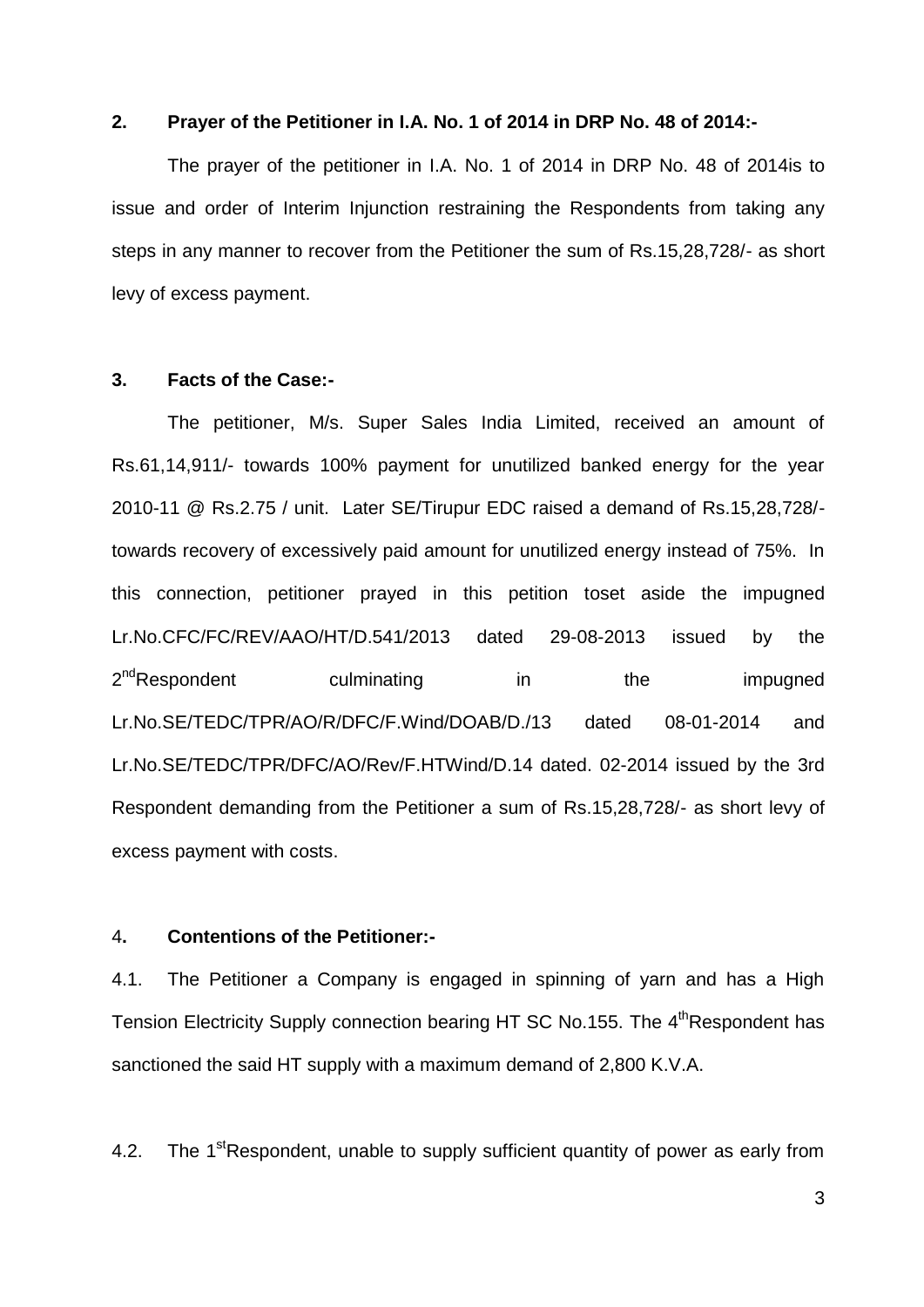April 2007 onwards had been imposing power cuts, besides peak hour restrictions, unscheduled tripping and load shedding to the extent of 10 to 14 hours a day. In 2008, in view of the power shortage in the State of Tamil Nadu, the then TNEB approached the Commission in M.P.No.42 of 2008 for approval of proposals imposing restrictions and control of power supply and levy of excess demand charges and energy charges by invoking the powers conferred under Clause 38 of the Tamil Nadu Electricity Code, 2004 which permits licensees to impose such restrictions on the use of electricity for such period as may be specified in the Order. This Commission, after considering the said Petition, considered it necessary to issue certain directions. By an Order dated 28-11-2008 passed by the Commission in the said M.P.No.42 of 2008, certain Restriction and Control (R&C) measures were imposed

4.3. As HT consumers like the Petitioner were facing frequent fluctuations in supply and interruptions in power, in order to tide over the power crisis, the HT consumers installed wind mills for generating wind energy to meet out their energy requirements for their captive consumption or have been purchasing power from Power Exchanges and other Third Party Sources. The owners of the wind mills use the infrastructure provided by Tamil Nadu Transmission Corporation Limited (TANTRANSCO) to transmit and utilize the same power. The State of Tamil Nadu is blessed with friendly wind conditions thereby enabling it to be a forerunner and pioneer in the field of wind power generation as a non-conventional energy source providing clean and environmental friendly power to the state. The  $1<sup>st</sup>$ Respondent is the principal purchaser of power generated by the Wind Energy Generators (WEG) and due to the policies of the Government, the incentives granted, favourable wind regime, positive approach of the wind power producers as also the encouraging policy directives of the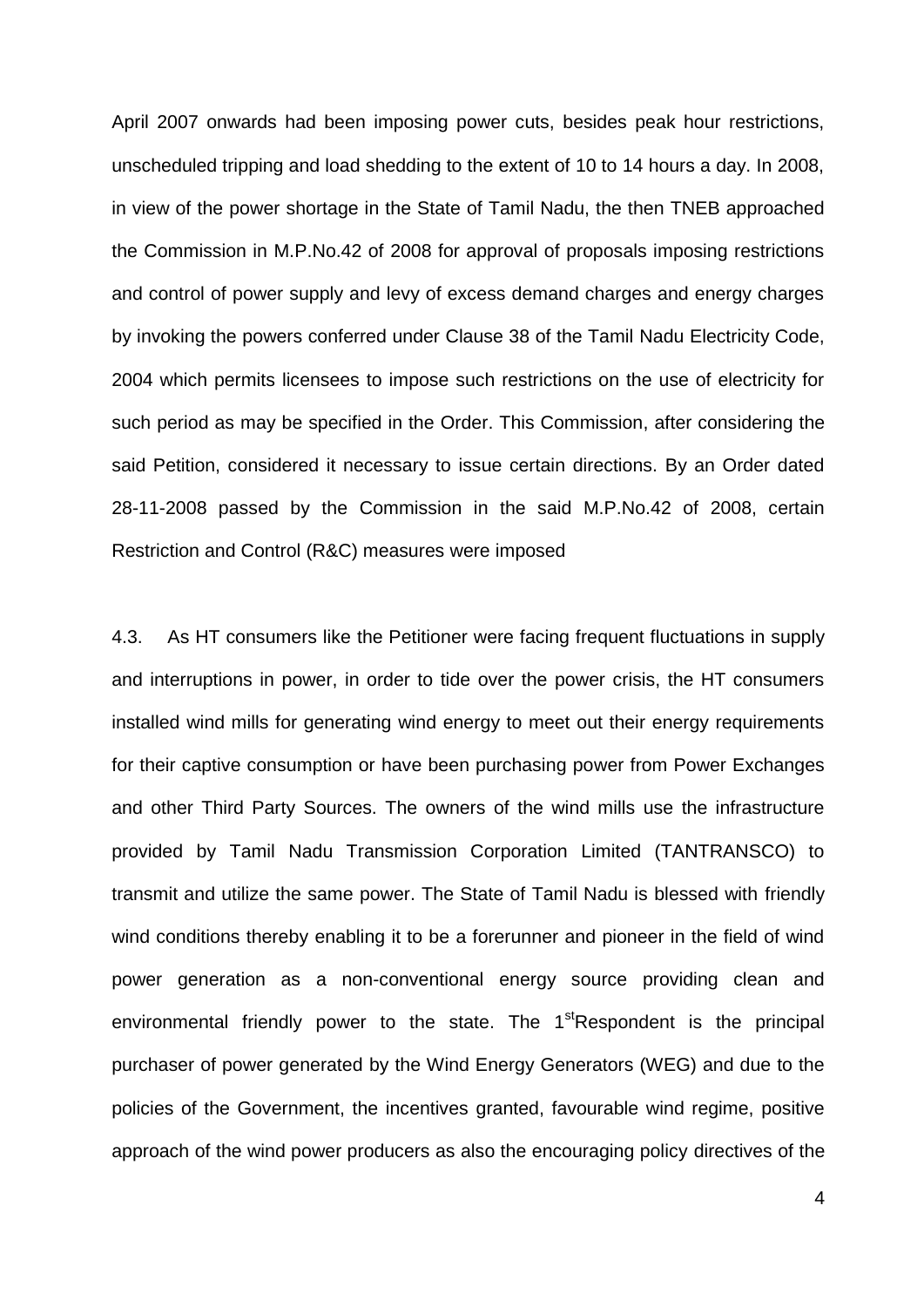Commission, the growth of wind power production in the State has been exponential and the State of Tamil Nadu is presently the highest wind power generating State in the entire country.

4.4. The Commission, by its Order 07-09-2010, permitted the HT consumers to avail Third Party power over and above the Respondents' quota and up to the consumers' sanctioned demand, without incurring excess demand and excess energy charges. The Petitioner gets power from its wind mills throughout the day including evening peak hours, i.e., 6.00 PM to 10.00 PM. The Petitioner has installed and commissioned sufficient number of wind electric generators (WEGs) right from the year 2006 onwards to generate and wheel the green power required for their consumption and to lower the power cost and burden on the Respondents.

The following WEGs have been commissioned by the Petitioner in Elavanthi, Vavipalayam and Kethanur Villages of PalladamTalukinCoimbatore District:

- a. WEG HT se No.30 (Old No.41) of Tirupur Electricity Distribution **Circle**
- b. WEG HT SC No.3 of Tirupur Electricity Distribution Circle
- c. WEG HT SC No.4 of Tirupur Electricity Distribution Circle

4.5. The total capacity of the above WEGs commissioned by the Petitioner is 6,025 KW. These wind mills are generating powers throughout the day. The energy generated by the Petitioner's above WEGs, are being adjusted by the Petitioner for their HT SC No.155, falling within the jurisdiction of the 4th Respondent. The Petitioner has executed a latest Energy Wheeling Agreements with the 1st Respondent in this regard on 28-02-2009 as per the format approved by the Commission. The Respondents permit adjustment of wind energy slot-wise and if there is any surplus,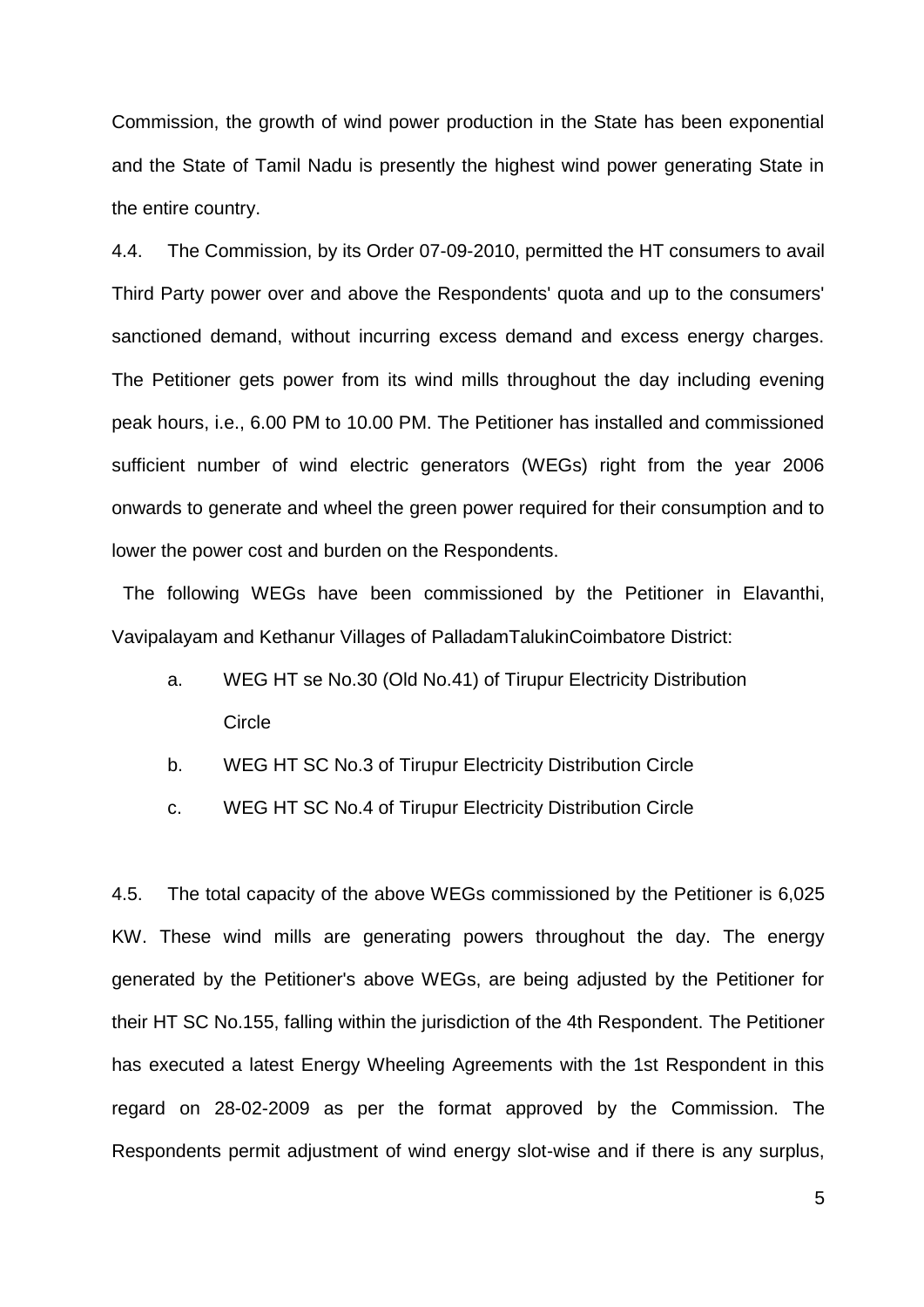such surplus energy is kept under 'banking' with the Respondents for future adjustment. The unutilized wind energy units, which are 'banked', can be drawn by the consumers for their consumption till the end of the banking period (i.e., from 1<sup>st</sup>April to 31st March). For the surplus unutilized energy at the end of the banking period, the Respondents pay the consumer appropriate tariff as fixed by the Commission. When the Respondents impose R&C measures, consumers like the Petitioner are entitled to 100% of the tariff. In normal times, i.e.,when there are no R&C measures, the consumers are entitled to 75% of the tariff. The Wind Tariff Orders and the Order dated 28-10-2009 issued by the Commission governs the wind energy sector in the State of Tamil Nadu.

4.6. The present Petition pertains to the payment made by the  $3<sup>rd</sup>$ Respondent to the Petitioner for their unutilized banked wind units for the year 2011-2012. The 3rd Respondent, being the Generation Circle, has made a payment of Rs.61,14,9111- to the Petitioner for their unutilized banked wind units of 22,23,604 for the year 2011- 2012. This amount was calculated at Rs.2.75/- per unit and was received by the Petitioner in April, 2013. As stated supra, this payment was made in accordance with the Order dated'20-03-2009 passed in Order No.1 of 2009 and the Order dated 28- 10-2009 passed in SMP No.1 of 2009.

4.7. While the facts are thus, the Petitioner received a letter bearing Lr.No. SE/TEDC/TPR/AO/RIDFC/F.Wind/DOAB/D. 113 dated 08-01-2014 from the 3rd Respondent informing the Petitioner that the Audit Party has pointed out a short levy of excess payment of surplus unutilized bank energy for the year 2011-2012. The said letter also pointed out that the short levy was a sum of Rs.15,28,728/-. The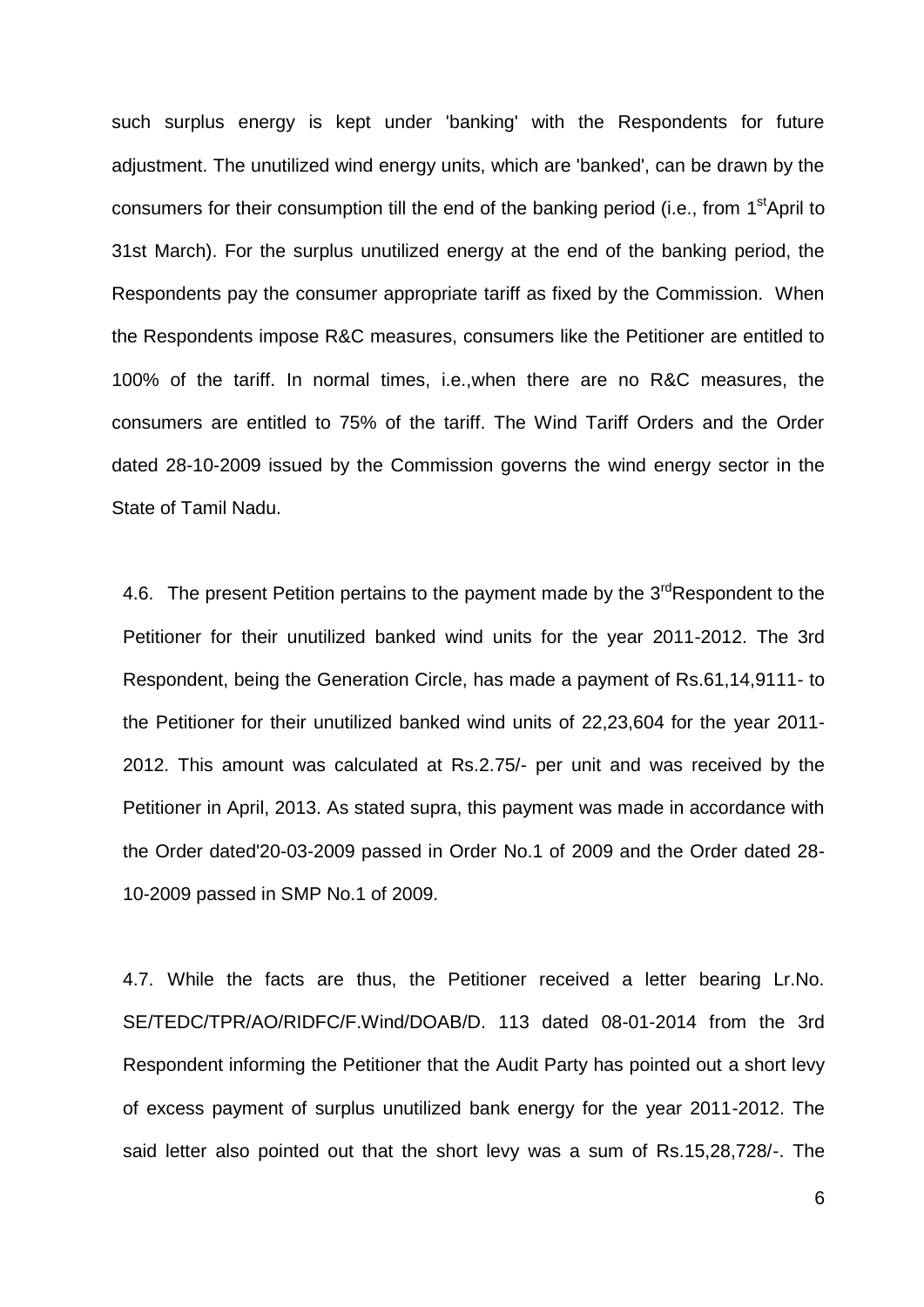Petitioner was directed to make the said payment on or before 23-01-2014, failing which the amount will be collected through the captive user HT SC Nos. The 3rd Respondent had enclosed a copy of the Audit Slip No.28 dated 07-01-2014 received by it. In the said Audit Slip, the justification for raising the demand for Rs.15,28,728/ was on the basis of the 2nd Respondent's letter dated 29-08-2013.

4.8. By letter dated 31-01-2014, the Petitioner brought to the notice of the 3<sup>rd</sup>Respondent that from the year 2008 onwards, R&C measures were enforced and load shedding was imposed by the 1st Respondent due to which the power generated could not be consumed. The Petitioner further brought to the notice of the 3rd Respondent that as per the Orders of the Commission, the Petitioner is eligible for encashment of utilized banked wind energy at the end of the banking period at full value and accordingly the invoice for the period 2011-2012 was raised and payment at 100% sale value of Rs.2.75/- was paid to the Petitioner. The Petitioner requested the 3rd Respondent not to insist for the payment orcollection through the captive user as intimated in the Audit Slip No.28.

4.9. In response to the Petitioner's reply dated  $31-01-2014$ , the  $3^{rd}$ Respondent issued his Lr.No.SE/REDC/TPR/DFC/AO/Rev/F.HT Wind/D/14 dated -02-2014 (signed on 11-02-2014). In the said letter, the 3rd Respondent has made a reference to the 2nd Respondent's letter dated 29-08-2013 and stated that in respect of Wind Farm HT SC No.30, the Agreement was executed on 28-02-2009, i.e., before issue of the Tariff Order No.1 of 2009, that no fresh EWA has been executed thereafter and hence the audit objection has been issued and demand raised. On the above basis, the Petitioner was requested to remit the audit levy short amount of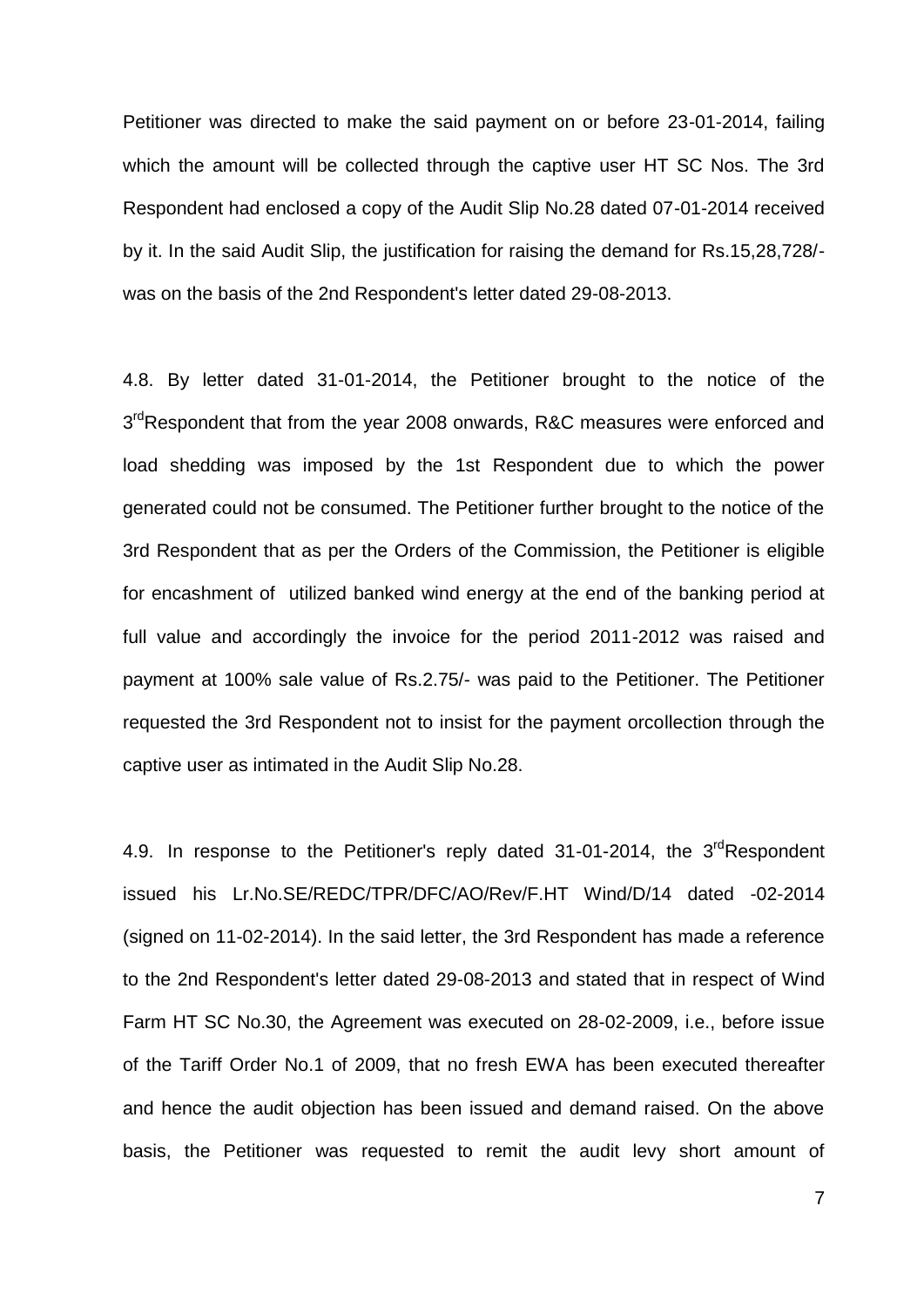Rs.15,28,728/- within 7 days of receipt of the letter.

4.10. The Petitioner obtained a copy of the said letter dated 29-08-2013 issued by the 2nd Respondent. The said letter dated 29-08-2013 proceeded on the

following basis to justify payment for unutilized bank energy at 75% instead of 100% :

*"3. In this connection it is stated that as per the provisions of the Commission's Order No.1 of 2009 dt.20.03.2009, the WEG generators who have commissioned on or after 19.09.2008 and those WE generators who have executed EWAs/revised EWAs as per the Order NO.1 of 2009 before 31.03.2011 & 31.03.2012 are alone eligible for 100% payment for the unutilized banked energy as on 31.03.2011 and 31.03.2012 respectively, when the distribution licensee enforces restriction control measures. However for the year 2009-10, the WE Generators are eligible to encash 100% of the relevant tariff for the unutilized banked energy as per SMP issued by Hon'ble TNERC dt.28.10.2009".*

4.11. After the 3<sup>rd</sup>Respondent issued the impugned demand. the Petitioner's representatives met the  $3^{rd}$ Respondent on several dates in the past few weeks and tried explaining that the stand taken by them was not correct and opposed to the orders passed by this Commission. However, the 3<sup>rd</sup> Respondent was not willing to accept any explanation made on behalf of the petitioner and has now informed that the said amount of Rs.15,28,728/- will be included in the monthly CC Bill of the Petitioner's captive consumer HT SC No.155.

4.12. It is clear that a dispute has arisen between the Petitioner as a generator and the Respondents as a licensee and the same is to be adjudicated by the Commission. The impugned letter of the 2nd Respondent dated 29-08-2013 culminating in the impugned letters dated 08-01-2014 and -02-2014 of the 3<sup>rd</sup>Respondent are illegal and unsustainable.

4.13. The impugned letter of the 2<sup>nd</sup>Respondent dated 29-08-2013 culminating in the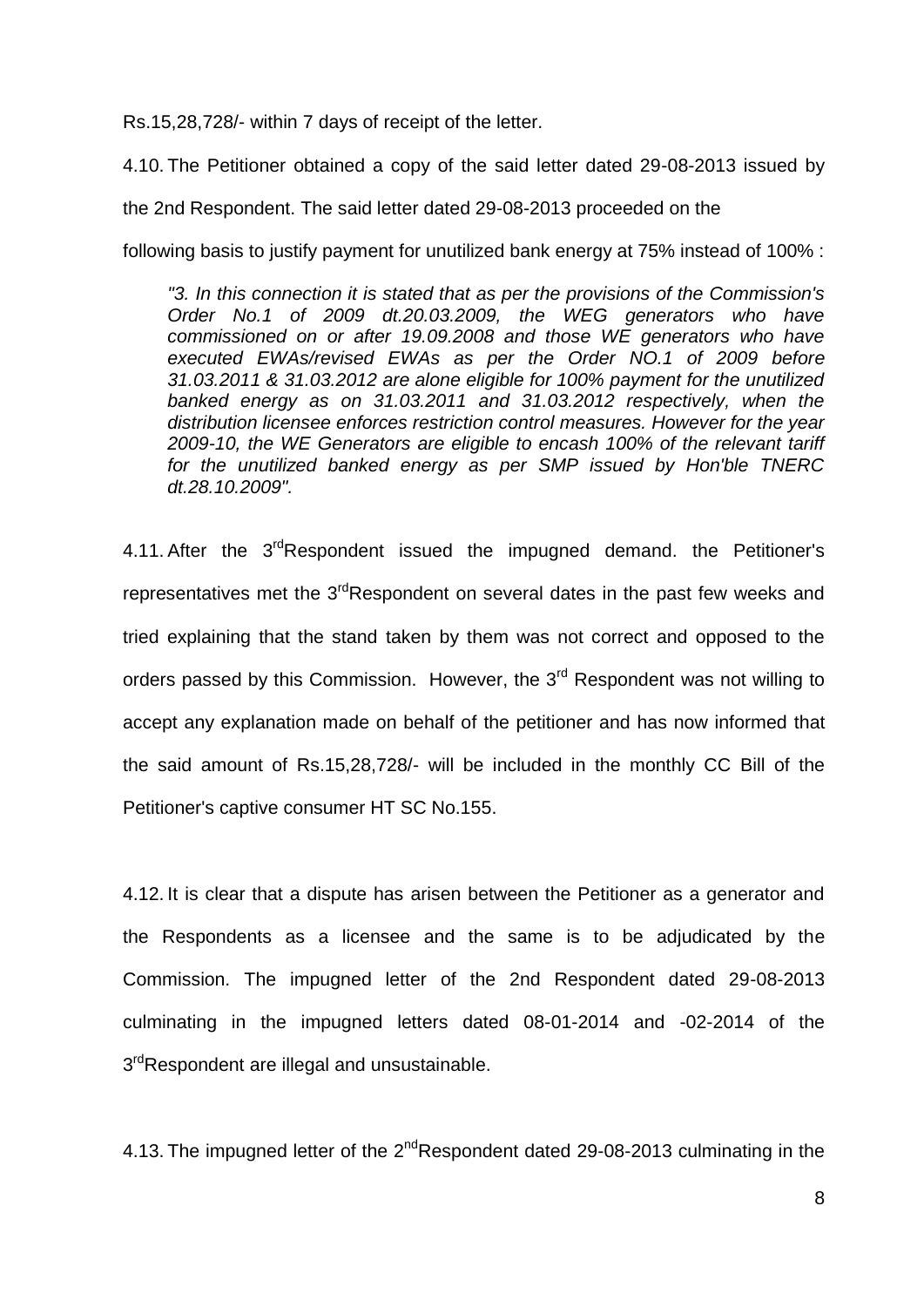impugned letters dated 08-01-2014 and -02-2014 of the 3rd Respondent are illegal,

arbitrary, unsustainable, in excess of their jurisdiction, in violation of principles of

natural justice and deserve to be set aside.

4.14. The Respondents failed to see that the provisions relating to Banking are dealt

with in paragraph 8.2 of Order No.1 of 2009 dated 20-03-2009 passed by the

Commission. The provisions of paragraph 8.2.clearly states as follows:

## *"8.2 Banking*

*8.2.1. Banking as a concept was introduced by the Tamil Nadu Electricity Board in 1986 to encourage generation of wind energy. The banking charge was fixed at 2% in 1986 and raised to 5% in 2001. The figure remained at 5% when the Commission issued order No.3 dated 15-5-2006. The banking period was fixed at one month in March 2001 by the TNEB and doubled in September 2001. It was further raised by TNEB to one year in March 2002 commencing from 1st April and ending on 31st March of the following year.* 

*8.2.2. The banking charges shall be realized every month for the quantum of units generated during the billing month less the consumption of the captive users / third party sale. Slot-wise banking is permitted to enable unit to unit adjustment for the respective slots towards rebate/extra charges. No carryover*  is allowed beyond the banking period. Unutilised energy at the end of the *financial year may be encashed at the rate of 75% of the relevant purchase tariff. The Commission proposes to retain the same features with some modifications based on the suggestions made by the stakeholders. As and when the distribution licensee enforces restriction control measures for restricting the consumption of wind energy generators, the Commission finds justification in the plea that the unutilized energy at end of the financial year may be encahsed at full value of the relevant tariff for sale to the licensee. The plea of the TNEB to raise the banking charge from 5% to 15% and curtail the banking period from one year to one month are too radical to be accepted by the Commission."* 

4.15. A reading of the above shows that the same, in particular paragraph 8.2.2., is a standalone provision and it very clearly imposes an obligation on the licensee to permit encashment at full value of the relevant tariff of the unutilized energy at the end of the financial year by the generator when restriction and control measures are in force. The  $2^{nd}$  and  $3^{rd}$ Respondents have read more into the Order than what the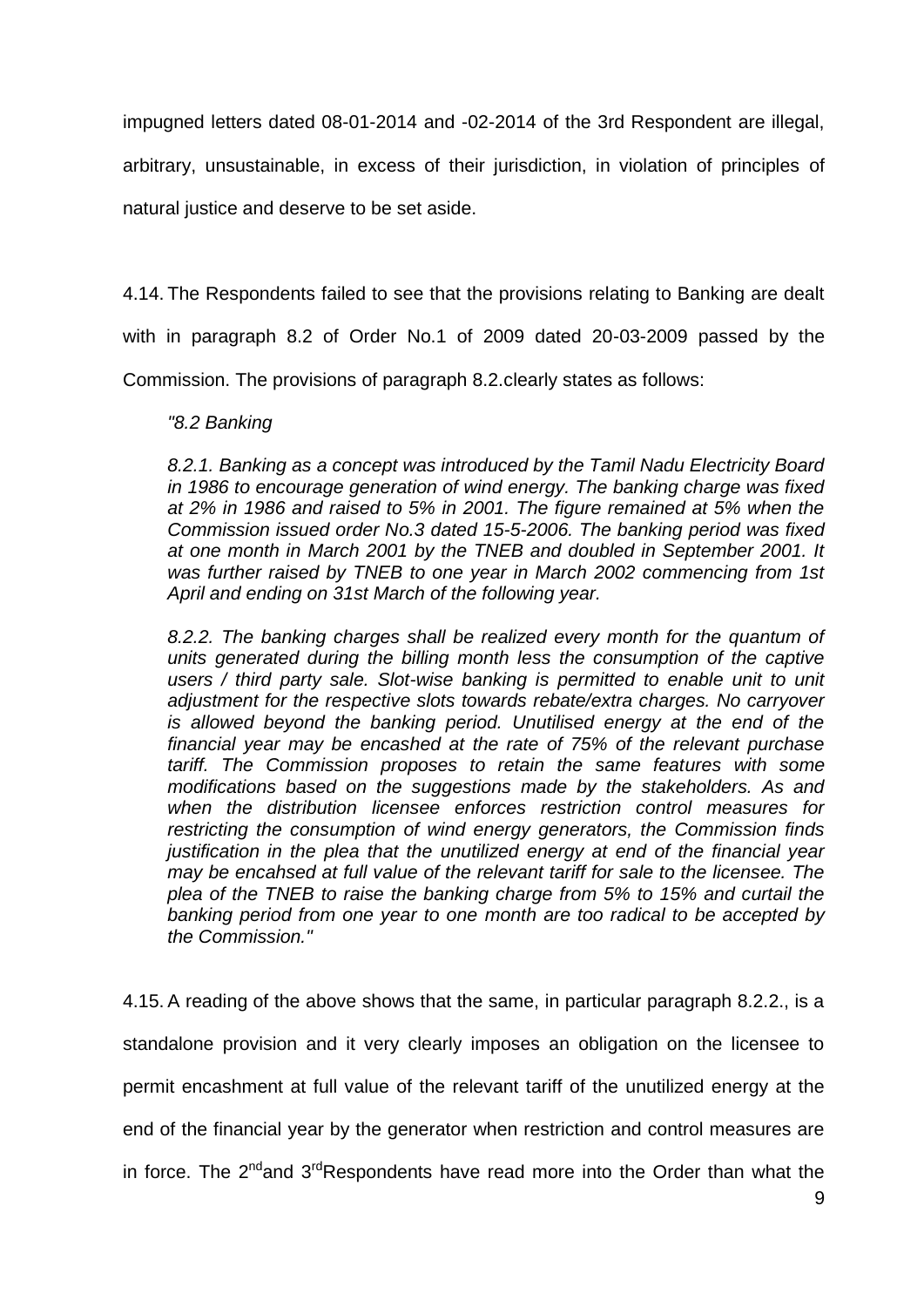Order itself conveys and have thus acted in excess of their jurisdiction.

4.16. The impugned letter of the 2<sup>nd</sup>Respondent dated 29-08-2013 has misinterpreted the Orders issued in SMP No.1 of 2009 dated 28-10-2009. In that Order, the Commission has held as follows:

*"16. After taking into account the submissions made by both the parties, the Commission directs as follows: -*

*(1) ......... (2) ......... (3) ......... (4) ......... (5) ......... (6) ......... (7) ......... (8) ......... (9) ......... (10) ......... (11) ......... (12) ......... (13) ......... (14) ......... (15) Energy which remains unutilized as on 31-3-2010 shall be eligible for encashment at the rate prescribed in para 8.2.2 of Order No.1 of 2009 dated 20-03-2009 of TNERC. (16) ......... (17) ........."* 

4.17. It must be borne in mind that the Order in SMP No.1 of 2009 was passed merely to indicate the manner in which the encashment of unutilized energy is to be regulated for the financial year ending 31-03-2010. This did not mean that the provisions of the above referred paragraph 16 (15) was not to be interpreted to mean that the benefit would be restricted for the financial year ending 31-03-2010 alone. The Respondents therefore misinterpreted the Order of the Commission dated 28- 10-2009 and on the basis of such misinterpretation have raised the impugned demand on the Petitioner.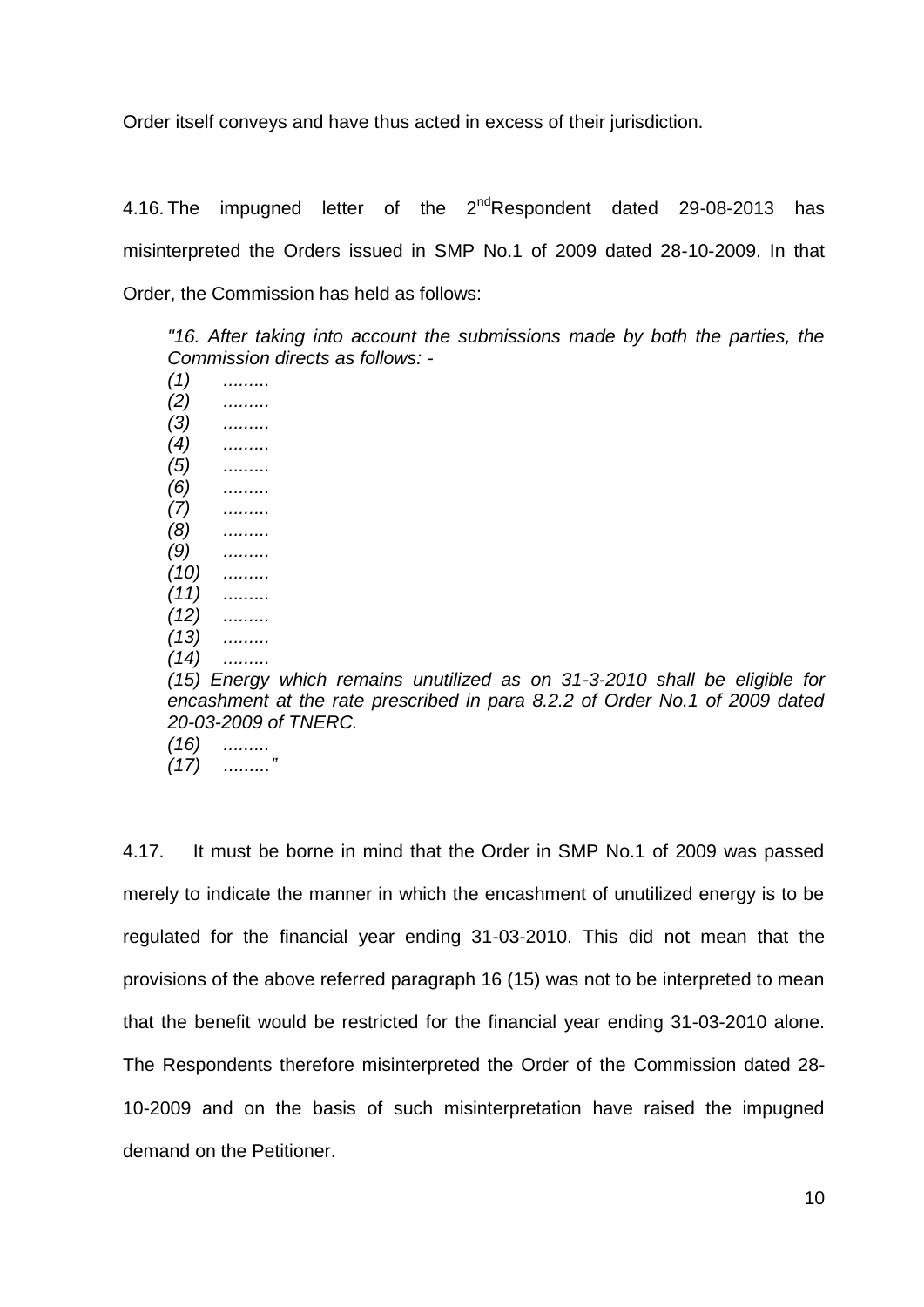4.18. The Respondents failed to see that the interpretation restricting the benefits for the financial year ending 31-03-2010 would beunconstitutional and discriminatory since it would restrict the beneficiaries of the Order dated 28-10-2009 to the financial year ending 31-03-2010 alone, while restriction and control measures would continue to operate for subsequent years without the licensee suffering any detriment.

4.19. The reference in paragraph 3 of the impugned letter dated 29-08-2013 can only be with regard to the applicability of the Order dated 20-03-2009 in terms of Tariff determination. The  $2^{nd}$  and  $3^{rd}$ Respondents erred in linking the same to banking issues, which even according to the Order dated 20-03-2009 finds place in 'Related Issues'. The  $2^{nd}$  and  $3^{rd}$ Respondents failed to see that there was no warrant for linking paragraph 4 with the issues set out in paragraph 8.

4.20. In any case, the impugned demand of the  $3<sup>rd</sup>$ Respondent is in violation of the principles of natural justice since the Petitioner was not even given an opportunity before making any such demand. The  $3<sup>rd</sup>$ Respondent has simply directed the Petitioner to make the payment to avoid coercive action.

4.21. The  $2^{nd}$  and  $3^{rd}$ Respondents failed to see that since the nature of demand made by them required interpretation of the orders passed by this Commission, the proper course of action was to approach the Commission seeking clarification. As usual, such aprocedure was not followed by the 2nd Respondent notwithstanding the fact that the Commission in its Orders has repeatedly frowned on the tendency of the Respondents issuing clarificatory letters and/or Memos without first approaching the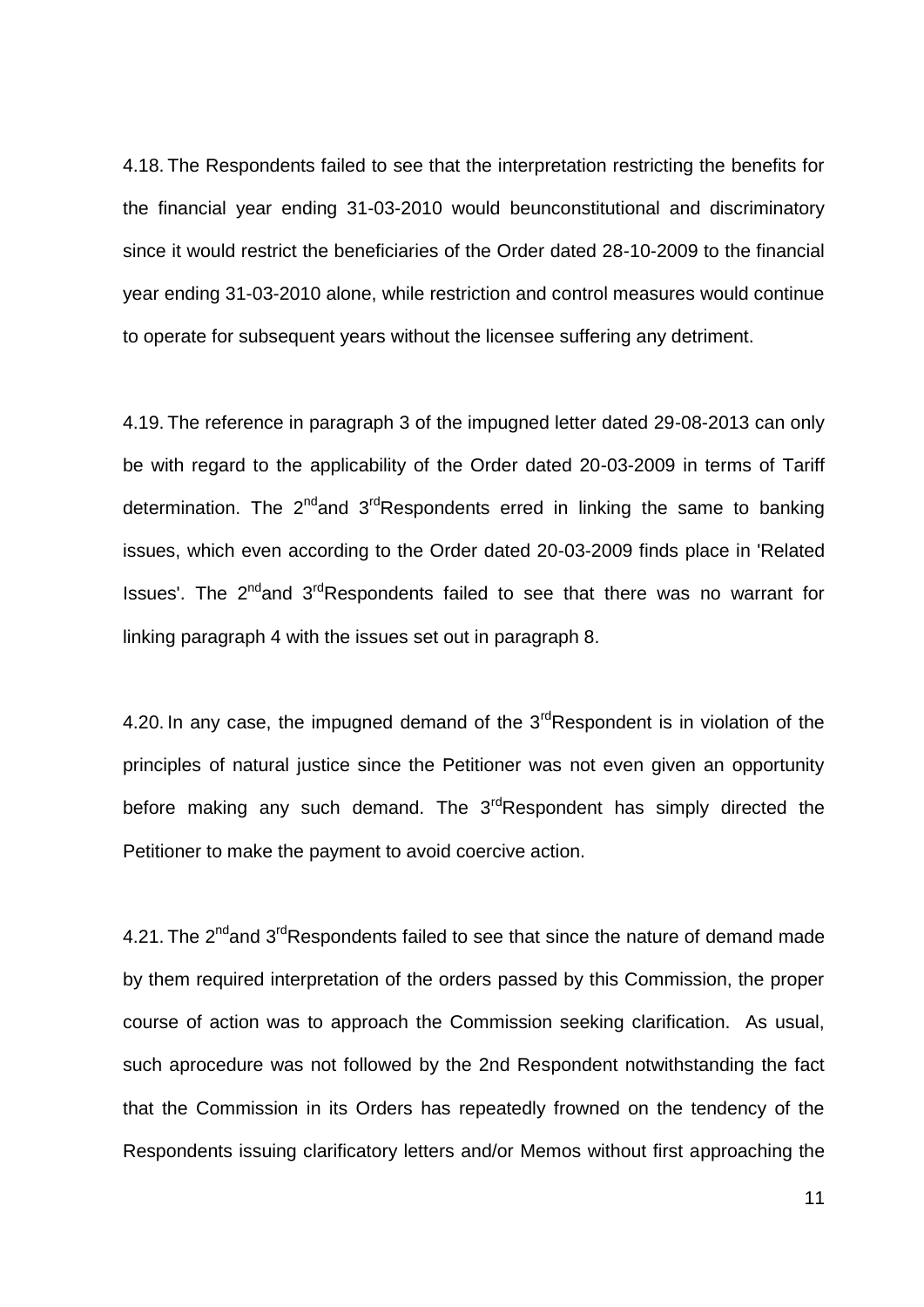Commission.

4.22. The  $2^{nd}$  and  $3^{rd}$ Respondents failed to see that in any case they had no power or authority to threaten recovery of a demand against the generator in the Bill of the captive consumer, especially when there are difference service connections for the generator and the captive consumer.

4.23. The Respondents are seeking to unjustly enrich themselves by adopting such means. The Respondents are inventing ways and means to somehow or the other financially throttle the generator and avoid making payment for the units.

4.24. The Petitioner states that there is grave urgency in the matter as the 3<sup>rd</sup>Respondent will direct the sum of Rs.15,28,728/- to be included in the Petitioner's CC Bill for HT SC No.155 which is to be issued by the  $4<sup>th</sup>$ Respondent. Though the Bill will be dated 01-04-2014 with due date as 07-04-2014, the Bill will be issued only on 06-04-2014 compelling the Petitioner to comply with the unlawful demand. If the Petitioner does not pay the said amount then the  $4<sup>th</sup>$ Respondent will proceed to disconnect the service connection, which will be disastrous to the Petitioner. The Petitioner is thus left with no other remedy except approaching the Commission seeking necessary relief. Unless the Commission grants the relief as prayed for, the Petitioner will be put to irreparable loss, grave prejudice, undue hardship and financial loss. On the other hand, no prejudice, hardship or loss would be caused to the Respondents if such relief is granted. The Petitioner has made out a prime facie case and the balance of convenience is also in its favour in the grant of such relief. The Petitioner reserves its right to make additional pleadings and file additional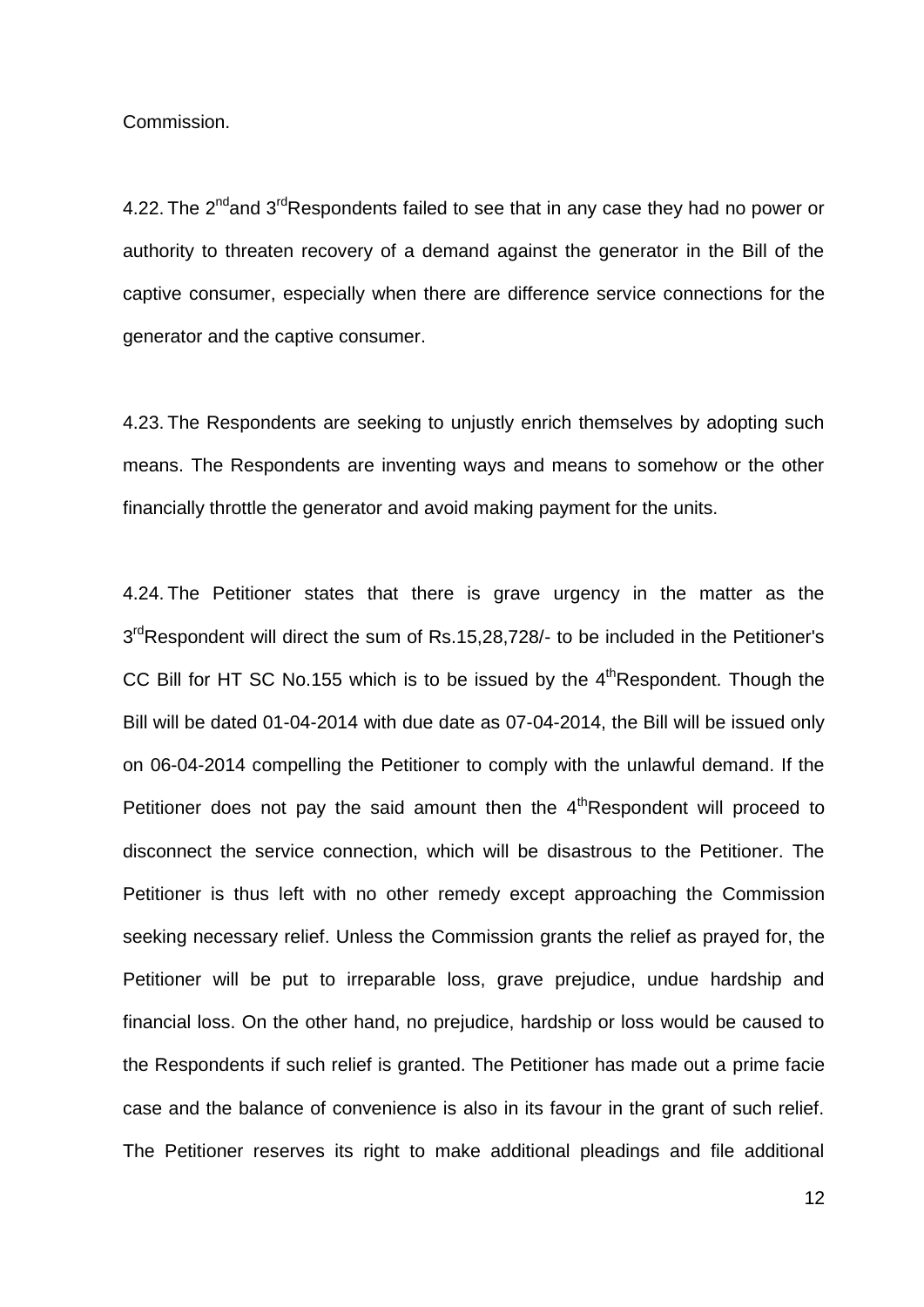documents.

### **5. Contentions of the Respondents:-**

5.1. The Respondent has stated that the subject issue in this Dispute Resolution petition is already covered by the orders of the TNERC, which is an expert body created under the Electricity Act, 2003. It is therefore, submitted that the Dispute Resolution Petition is liable to be dismissed in limine.

5.2. The Commission had issued its first order i.e., Order.No.3 of 2006, dt.15.05.2006 on NCES based power plants vide" Order on Purchase of Power from NCES based Generating Plants" with effect from 15.05.2006. This Order, inter - alia, covered various ruling on tariff and related issues. In the said Order No.3 dated 15.05.2006, the Commission had ordered to provide two set of agreements one for the generators selling the energy to TANGEDCO as Energy Purchase Agreement (EPA) and another for the generators/consumers who are captive users as Energy Wheeling Agreement (EWA).These agreements have also been got approved from the Commission. In this connection, Clause 4 of Order No.3 dt.15.05.2006 read as follows:

### "4.0 Applicability of Order

This order shall come into force from the date of its issue. This order shall be applicable to all future and renewal of existing contracts /agreements for the Non-Conventional Energy Sources (NCES) based Generating plants and Non-Conventional Energy Sources based Co- Generation Plants located within the State of Tam/I Nadu. It should be noted that the existing contracts and agreements between NCES based generators and the distribution Licensee signed pr/or to the date of issue of this order would continue to remain in force. However, the NCES based generators and distribution licensees shall have the opt/on to mutually re negotiate the existing agreements/contracts, if any, in line with this order even before the expiry of the contracts. Any renewal of the said agreements/contracts, new contracts /agreements shall be in line with this order"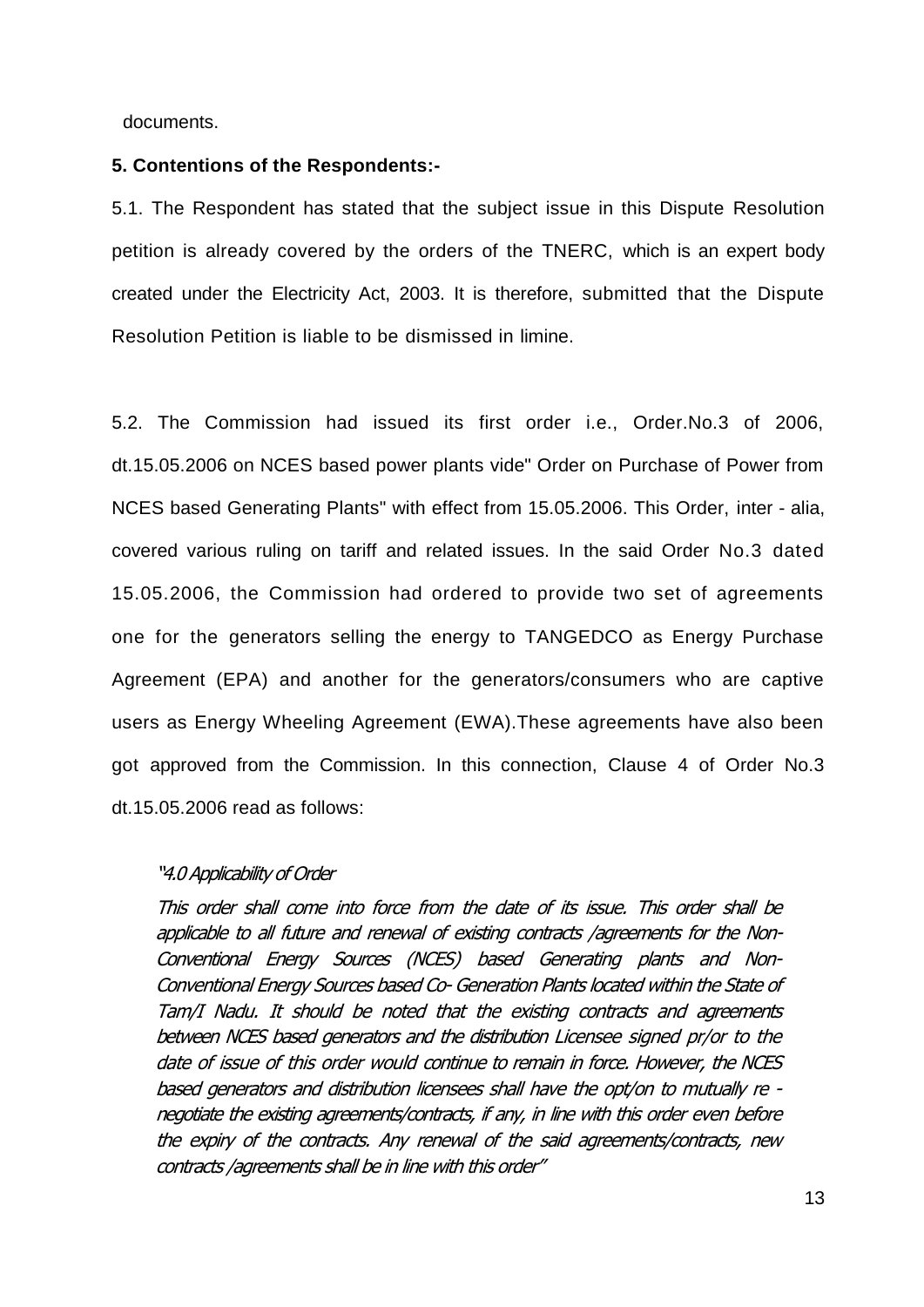From the above, it could be observed that in view of the above provision, all wind energy generators commissioned on or after 15.05.2006 (Wind Group —II) have come under Order No.3, dt 15.05.2006. Whereas, the wind energy generators commissioned before 15.05.2006 (Wind Group- I) are not automatically eligible for the benefits of Order No.3 dated 15.05.2006. In order to come under Order No.3, dt.15.05.2006, they ought to have re-negotiated and executed the Energy Wheeling Agreement in accordance with Order No.3 dt.15.05.2006 and then to be treated as Group —II generators and in that case, they are also eligible for the benefits of Order No.3 of 2006.

- 5.3. In Order No.3, dt.15.05.2006, under Para  $10 -$  "General issues", Commission had ordered as follows:
	- "10. General Issues. 10.4. Banking: xxxxxxx The Commission fixes the banking charges as 5% for WEG. Thelicensee shall pay at a rate of 75% of normal purchase rate for theunutilized portion of energy banked by the NCES based wind electric generators. Slot wise banking is permitted to enable unit to unit adjustments for the respective

slots towards rebate/extra charges. However, the unutilized portion at the expiry of banking period will not be distinctly dealt with for adjustment. Such unutilized portion is eligible only for the 75% rate."

5.4. The Respondent submitted that clause 5 of the Energy Wheeling Agreement executed by the wind energy generators i.e., as perbilateral contractbetweenWEG& TANGEDCO asperOrderNo.3 dt.15.05.2006 issued by the Commissionread as follows:

# **"5. Banking:**

*a.* The Wind Energy Generator shall bank the energy generated in the wind mill and the banking period shall be one year from April to March.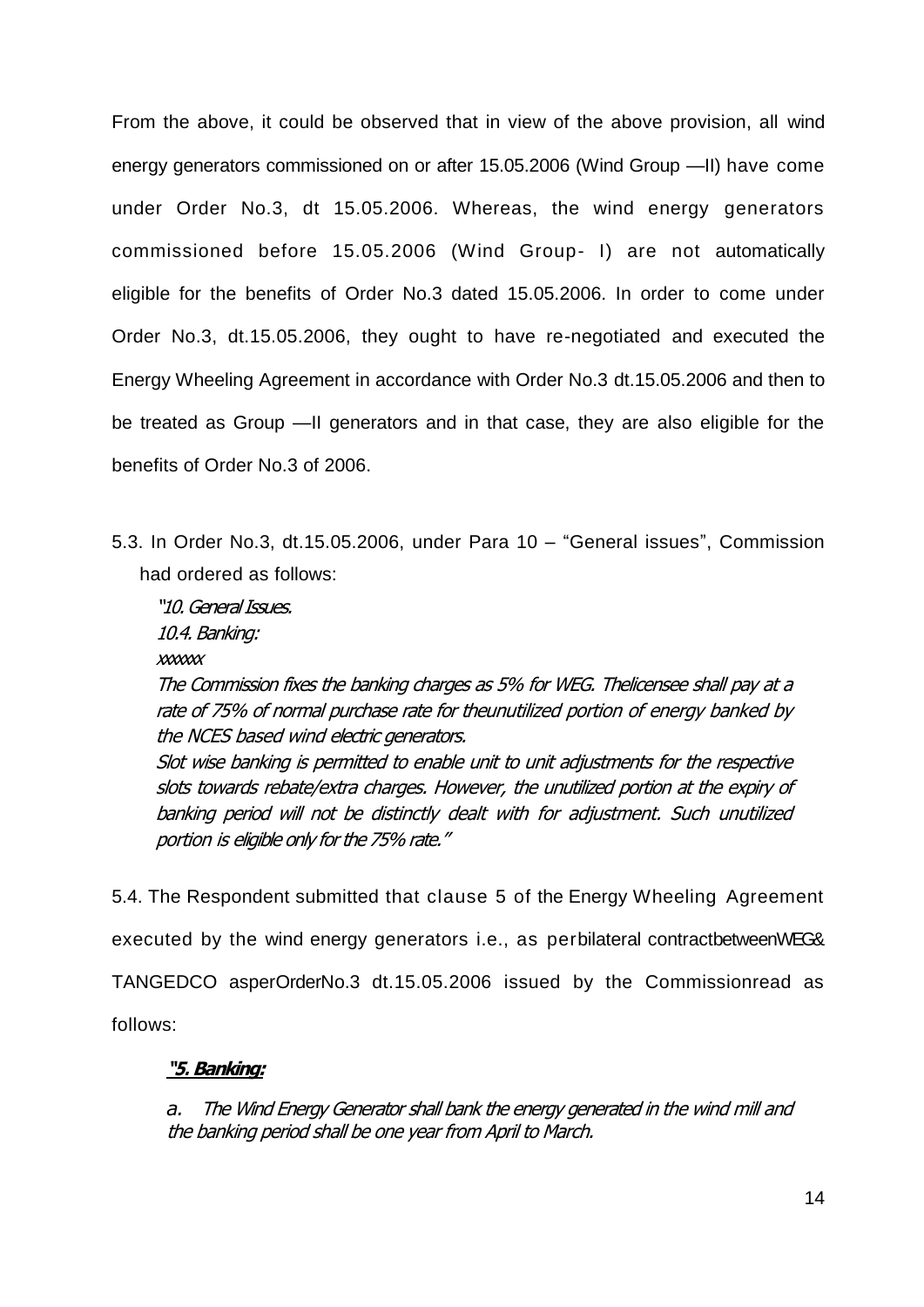# *b.* The unutilized portion the banked energy if any shall be purchased by the licensee at the rate of 75% of the normal purchase rate.

*c.* The banking shall be done slot wise to enable unit —to-unit adjustment.

From the above, it is clear that neither in Order No.3 dt.15.05.2006, of the Commission nor in the EWA executed between the WEG and TANGEDCO, no provision to encashat full value of the relevant tariff for sale to the Distribution Licensee, as and when the distribution licensee enforces restriction control and measures for restricting the consumption of wind energy generators the unutilized energy at the end of the financial year.

5.5. The respondent submitted that the Commission had issued the subsequent Comprehensive Tariff Order on Wind Energy vide Order No.1 of 2009 dated 20.03.2009. In the above said order, under relevant clause 4 & 8.2.2 thereof, thefollowing were stated:

# "4. Applicability of this order:-

Order No.3 dated 15.05.2006 of the Commission lays down a control period of three years for that order and therefore normally the next order should have taken effect from 15.05.2009. The Commission in the Common Order in M.P. Nos .9, 14 and 23 of 2008 dated 19.09.2008 has ruled that the control period of three years specified in order No.3 dated 15.05.2006 is waived from the date of issue of that order. The control period of three years, thus, stands terminated on 19.09.2008. Therefore, the Commission holds that all the wind energy generators commissioned on or after 19.09.2008 shall become eligible for the benefits of the present order, subject to the condition that the monetary benefits shall accrue from the date of this order. The existing agreements between the Wind energy generators and the distribution licensee shall continue to be valid. The parties to the agreement are at liberty at any time to renegotiate the existing agreement mutually in accordance with this order. The agreements between the wind generators and the distribution licensee in relation to all machines commissioned on or after 19.09.2008 shall be in conformity with this order.

8.2. Banking: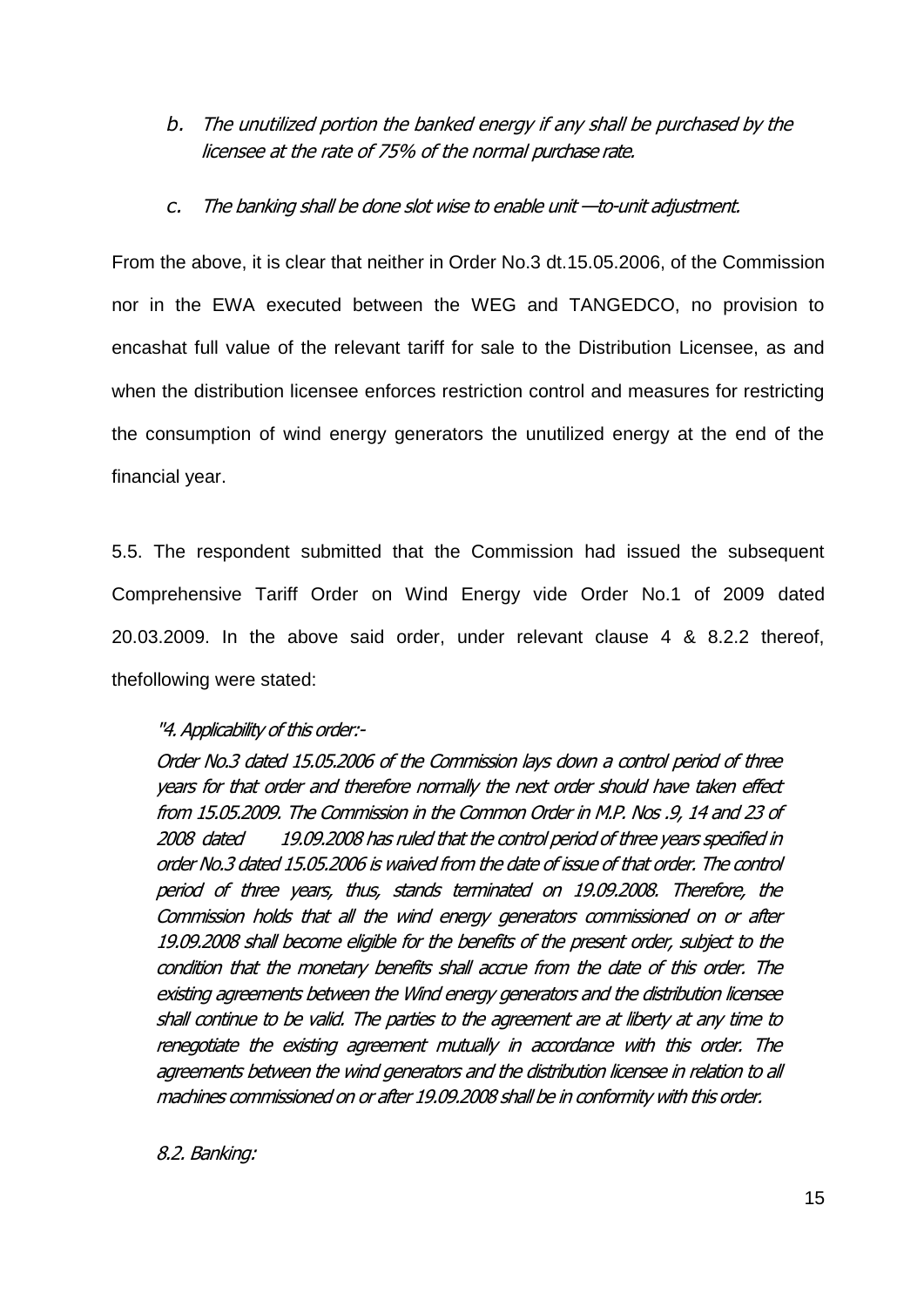# xxxxxxxx

8.2.2. xxxxxUnutilised energy at the end of the financial year may be encashed at the rate of 75% of the relevant purchase tariff. The Commission proposes to retain the same features with some modifications based on the suggestions made by the stakeholders. As and when the distribution licensee enforces restriction control measures for restricting the consumption of wind energy generators, the Commission finds justification in the plea that the unutilized energy at end of the financial year may be encashed at full value of the relevant tariff for sale to the licensee."

5.6. Further, Clause 6 of the Energy Wheeling Agreement of Order No.1 of 2009 dated.20.03.2009 approved by the Commission read as follows:

# "6. Banking:

*(1).* The banking charges of 5% shall be realized every month for the quantum of units generated during the billing month less the consumption of the captive users/third party sale.

*(2).* Slot—wise banking is permitted to enable unit to unit adjustment of the respective slots towards rebate/extra charges. No carry over is al/owed beyond the banking period unutilized energy at the end of the financial year may be encashed at the rate of 75%of the relevant purchase tariff.

(3) As and when the distribution licensee enforces restriction control measures for restricting the consumption of wind energy generators the unutilized energy at the end of the financial year shall be encashed at full value of the relevant tariff for sale to the Distribution Licensee.

(4). The banking period commences on  $^{15}$  April and ends on 31" March of the following year.

From the above, it may be seen that the provision to encash at full value of the relevant tariff for sale to the Distribution Licensee as and when the distribution licensee enforces restriction control measures for restricting the consumption of wind energy generators the unutilized energy at the end of the financial year is applicable only for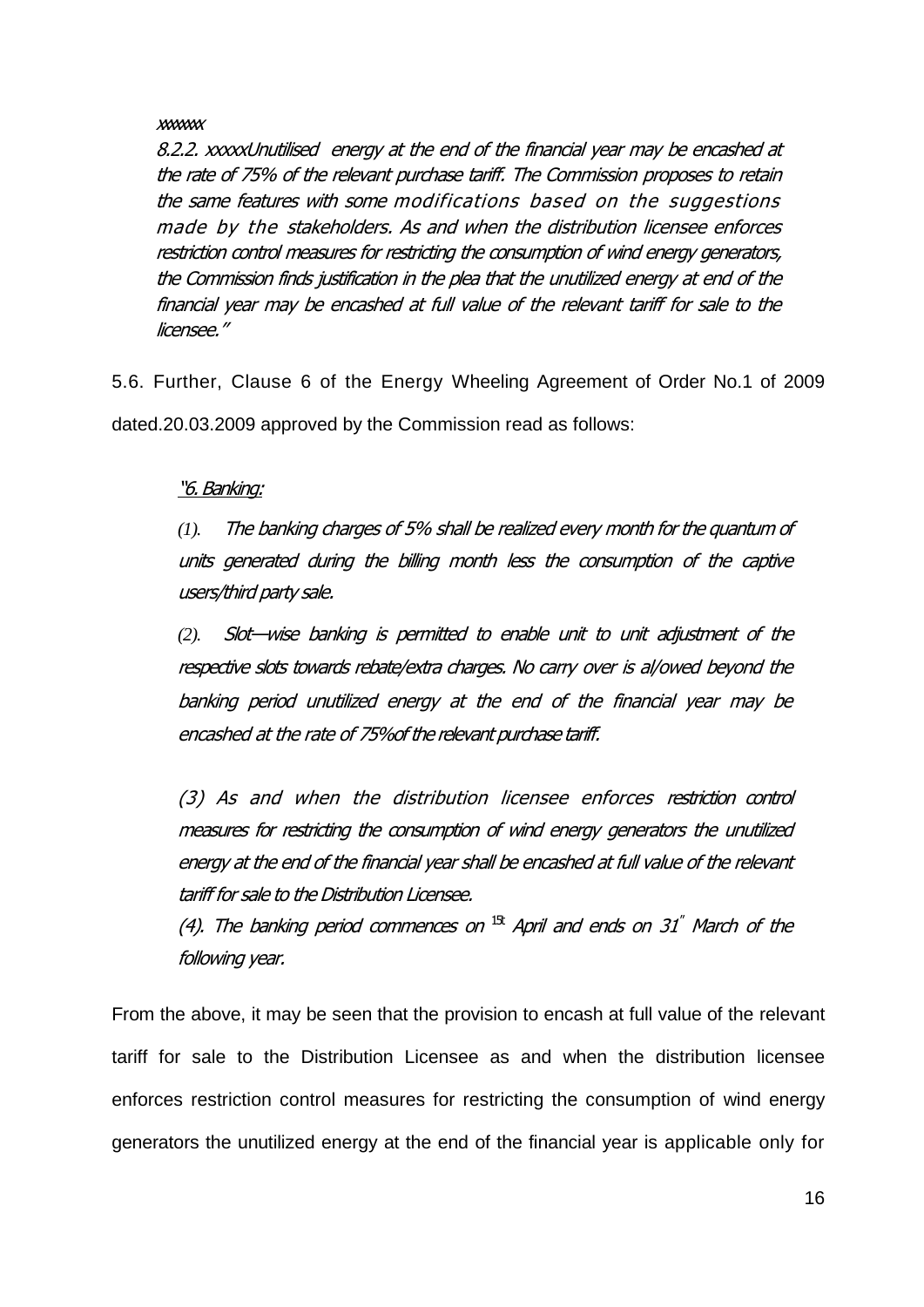the Wind Energy Generators who have executed Energy wheeling Agreement as per the Wind Energy Tariff Order No. 1 of 2009 dt.20.03.2009.

5.7. The petitioner had not executed the revised Energy Wheeling Agreement in accordance with terms and conditions of the Order No.1 of 2009, dt.20.03.2009 on Wind Energy issued by the Commission and therefore not eligible to get the benefits of Order No.1 of 2009, dt.20.03.2009. In this regard, it is pertinent to mention that the Commission in one of its orders mentioned herein below has categorically held that if a generator has to avail a benefit under a specific order, then such generator should have executed an agreement under the respective order. The relevant portions of the Commission's order, dated. 22.05.2008 in M.P.Nos. 6,11,12 and 16 of 2008 and M.P.No.15 and 12 of 2008 is extracted below:

"3. The generators whose wind mills were commissioned prior to 15.05.2006 ought to have utilized this period between November 2007 and March 2008 to execute a fresh agreement with the Licensee in order to avail of the benefits of the Order No.3 dated. 15.05.2006, particularly the one relating to encashment of unutilized wind energy. But, the present petition of those generators tantamount to virtually seeking a benefit of Order No.3 without going through the formalities of executing a fresh agreement with TNEB. They want to have the cake and eat it too."

*4.* xxxxx

*5.* The commission makes it dear that this is a one timerelief necessitated by the uncertainties all around in regard to Implementation of Order No.3 dated 15.05.2006 and also the acute power crisis between November 2007 and March 2008. Now that the licensee has implemented the Orders 2,3 and 4 dated 15.05.2006 of the Commission in toto, the Commission would like to reiterate its direction that all those generators whose wind mills were commissioned prior to 15.05.2006 should execute fresh agreement in line with Order No.3 with the licensee,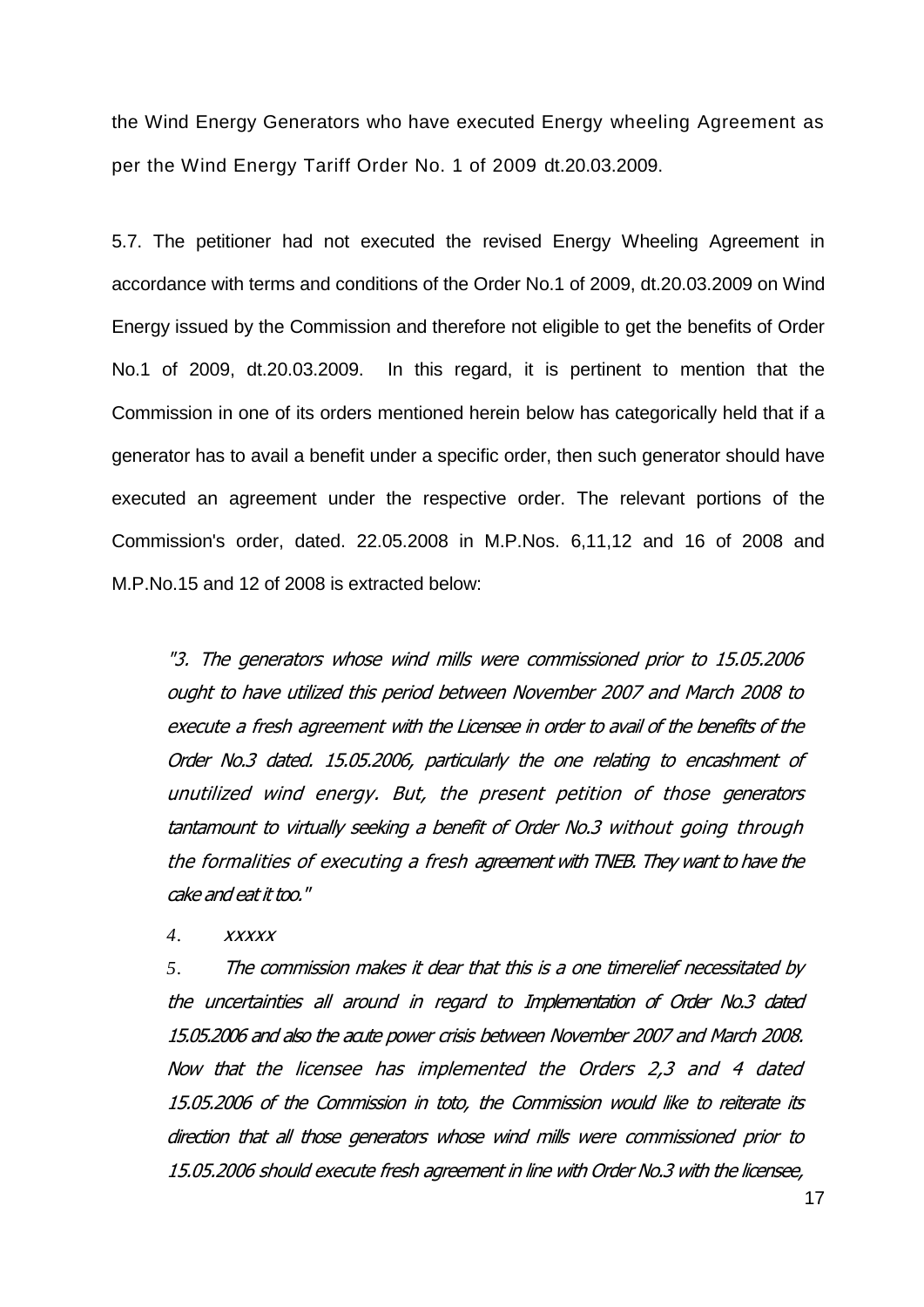if they wish to a avail of such benefits in future. Similarly, the Commission observes that all the generators whose wind mills were commissioned after 15.05.2006 should execute Energy Wheeling Agreement and Energy Purchase Agreement forthwith, failing which they will be deemed to have contravened the Orders of the Commission ".

From the above it could be revealed that all the generators whose wind mills were commissioned before 19.09.2008 should execute Energy Wheeling Agreement and Energy Purchase Agreement forthwith, failing which they will be deemed to have contravened the Orders of the Commission dated.20.03.2009 and they could not avail the benefits covered under the respective order. Considering the fact, the present petition is neither maintainable in law nor on facts.

18 5.8. The petitioner herein has failed to note the applicability of the order of the Commission dated. 20.03.2009.In this regard, it is pertinent to state that the Commission had approved the Revised Energy Wheeling Agreement covers the terms and conditions stipulated in the Order No.1 of 2009 dated20.03.2009, even though the Commission had approved the Energy Wheeling Agreement in accordance with the Order No.3 dated.15.05.2006, Hence, it may be concluded that the existing agreements between the Wind energy generators and the distribution licensee shall continue to be valid. The parties to the agreement are at liberty at any time to renegotiate the existing agreement mutually in accordance with the Order No.1 of 2009 dated. 20.03.2009 in order to avail the benefits of the respective order. In accordancewith said procedure, the payment has to be made for the 75% of the normal purchase tariff of the petitioner, since the petitioner had not executed the Energy Wheeling Agreement in accordance with the Order No.1 of 2009 dated 20.03.2009. Further, it is pertinent to note that the relevant clause of the Energy Wheeling Agreement executed by the petitioner i.e "5. Banking ", itdenotes clearly that the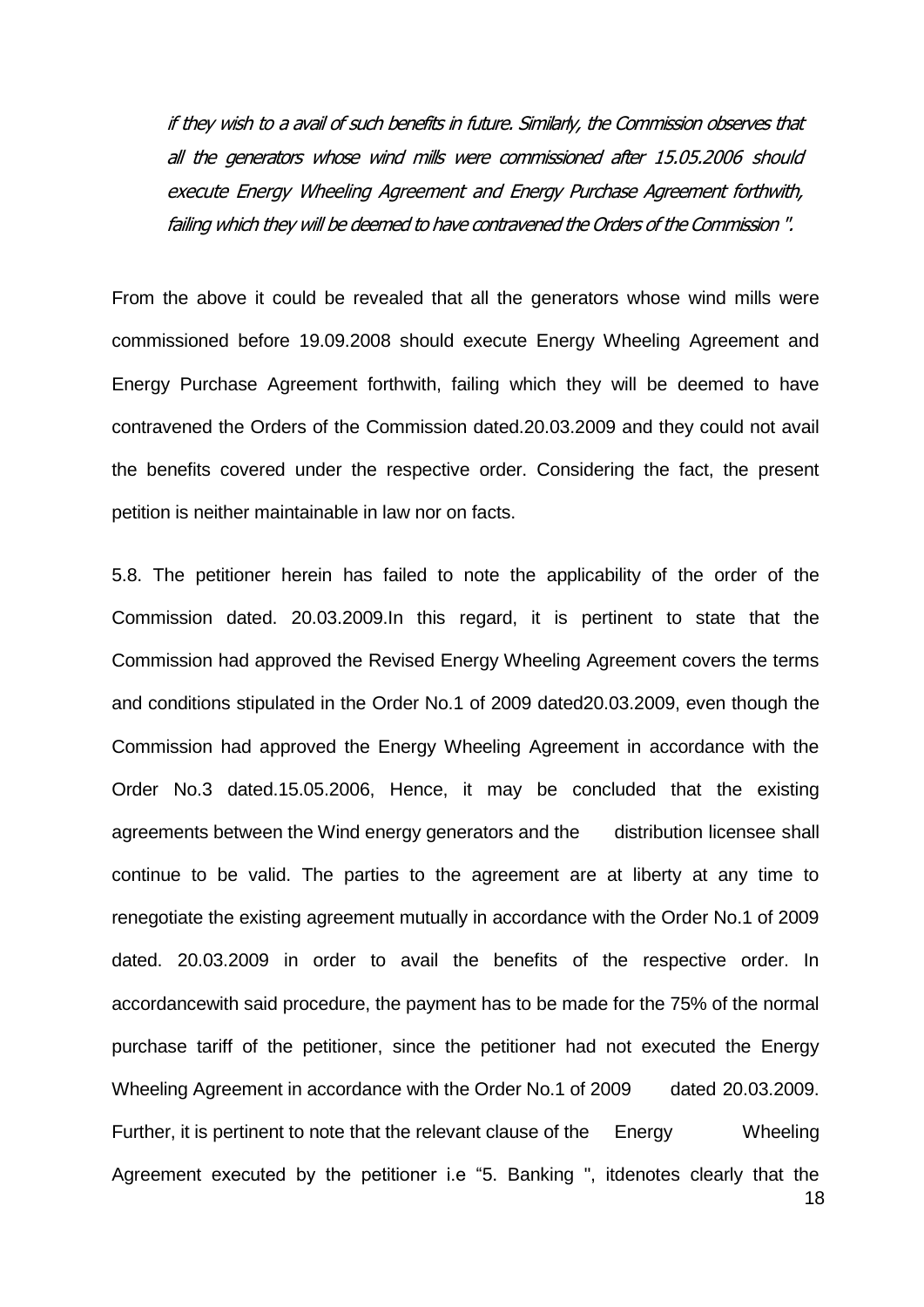unutilized portion the banked energy if any shall be purchasedby the licensee at the rate of 75% of the normal purchase. As per the agreement, the petitioner is not eligible to get full value of purchase tariff towards the payment of the unutilized wind energy. Hence, the short levy pointed out by the audit party is in order. Therefore, the contention of the petitioner that the Wind Energy Tariff Order.No.1 of 2009 by the Commission governs the wind energy sector in the State of Tamil Nadu is misleading one.

5.9. Pursuant to the representations received from various HT consumers requesting for fixation of quota as aggregate total of 60% of their TNEB supply and 100% of the power received from CPPs, a memo was issued to that effect on 17.11.2008 in connection with fixation of demand and energy quota for the HT consumers partially using power from CPPs.

5.10. The above memo was not adopted for fixation in respect of wind energy captive users at the time of issuance of the above mentioned memo, dated 17.11.2008. It is submitted that aggrieved by the memo dated 17.11.2008, some of the Wind Energy Captive users had filed W.P.No.12448 of 2009 etc, batch case before the Hon'ble High Court of Madras praying for re-fixation of their demand and energy quota on par with the CPP users. The Hon'ble High Court of Madras has passed the order dated 29.8.2009 and 01.09.2009.

5.11. Consequent to the order passed by the Hon'ble High Courtof Madras, this Commission had initiated SuoMotuProceedings vide SMPNo.1 of 2009 on 28.10.2009 with regard to the fixation of quota for Wind Energy Captive users to be carried out on par with CPP users and thereby this Commission had formally approved the formula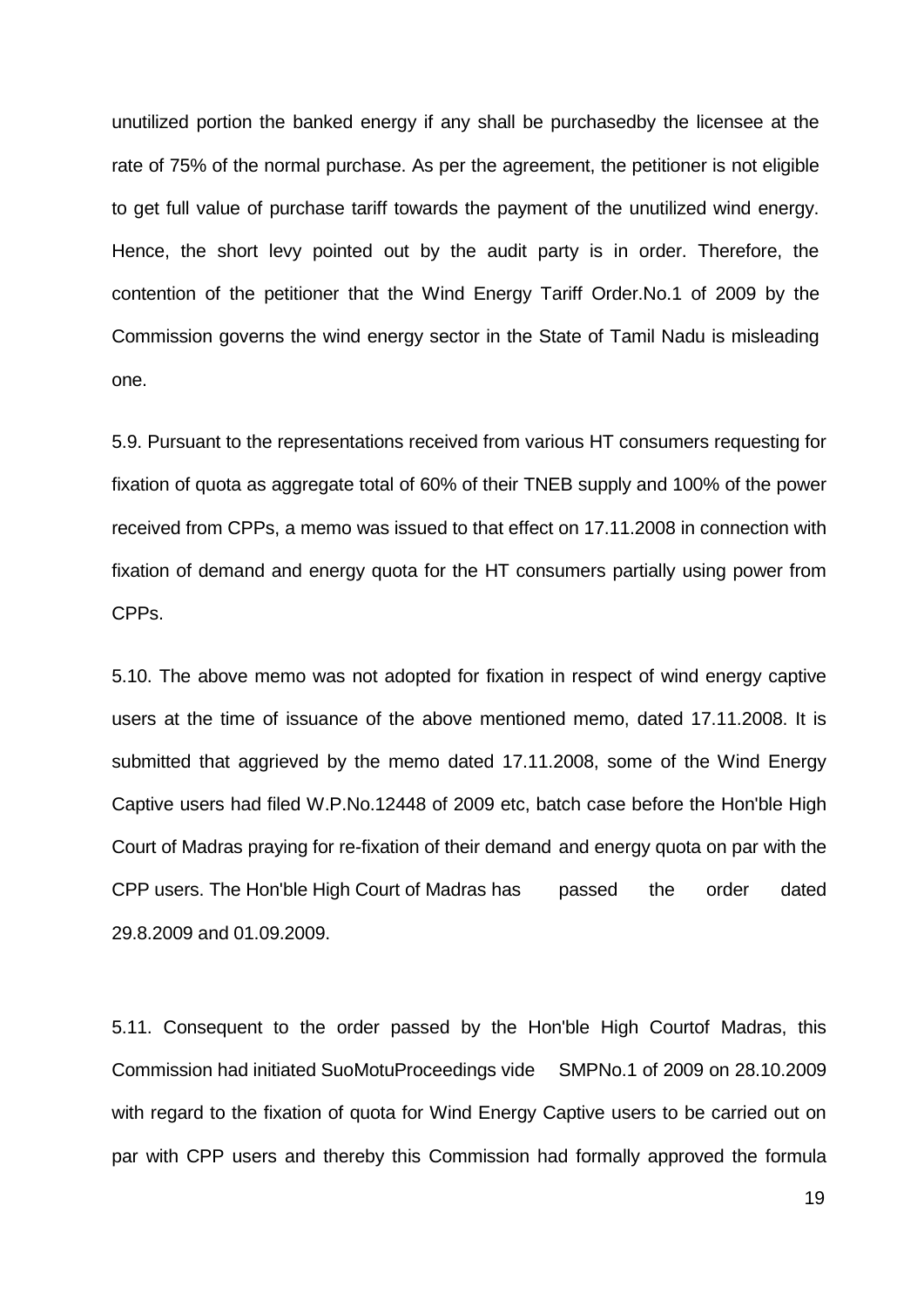contained in the respondent's memo, dt.17.11.2008 for re-fixing the demand and energy quota for the period from 12/2008 to 10/2009 and further had stated that from 01.11.2009 all captive users, whether thermal or wind, shall declare on the first day of every month the energy proposed for captive use for the following month, which shall be considered as B and F for thepurpose of fixing energy quota and demand quota respectively, in the formula of the TNEB, dated 17.11.2008. It is further stated that, the energy declared shall be the monthly average generation. Further, from 01.11.09, the peak hour power generation shall be eligible for peak hour utilization for every month subject to a limit of one-twelfth of annual peak hour generation.

5.12. The relevant paragraph of the Commission's Order dated28.10.2009 is reproduced below:

"14. The petitioners pleaded that the wind power capacity earmarked for wheeling and captive use should not be construed by the TNEB as belonging to them. The petitioners submitted that it is only the capacity, which is earmarked for sale to the TNEB, should be counted as the capacity belonging to the TNEB. The TA/EB in their additional affidavit submitted on 23- 10-2009 stated that of the total installed capacity of windmills of 4535 MW as on 30-9- 2009, a capacity of 2413 MW was earmarked for sale to the Board and a capacity of 2122 MW had sought wheeling facility. The TNEB further has affirmed that the banked energy as on 31- 3-2009 stood at 224 MU The banked energy for the period from1-4-2009 to 30-9-2009 is 943 MU That the banked energy has further swelled by 943 MU between 1-4-2009 and 30-9-2009 is indicative of the severe restrictions on power consumption during this period. They further submitted that the generation of energy by wind mills between 1-4-2009 to 30-9-2009 was 5876 MU. These figures were accepted by the petitioners. The wind energy generators submitted that they being both captive consumers as well as captive generators, deserve a special treatment as compared to ordinary consumers. Captive consumers draw power from their own source unlike the ordinary consumer who depend on the distribution licensee for supply of power. The petitioners submitted that as in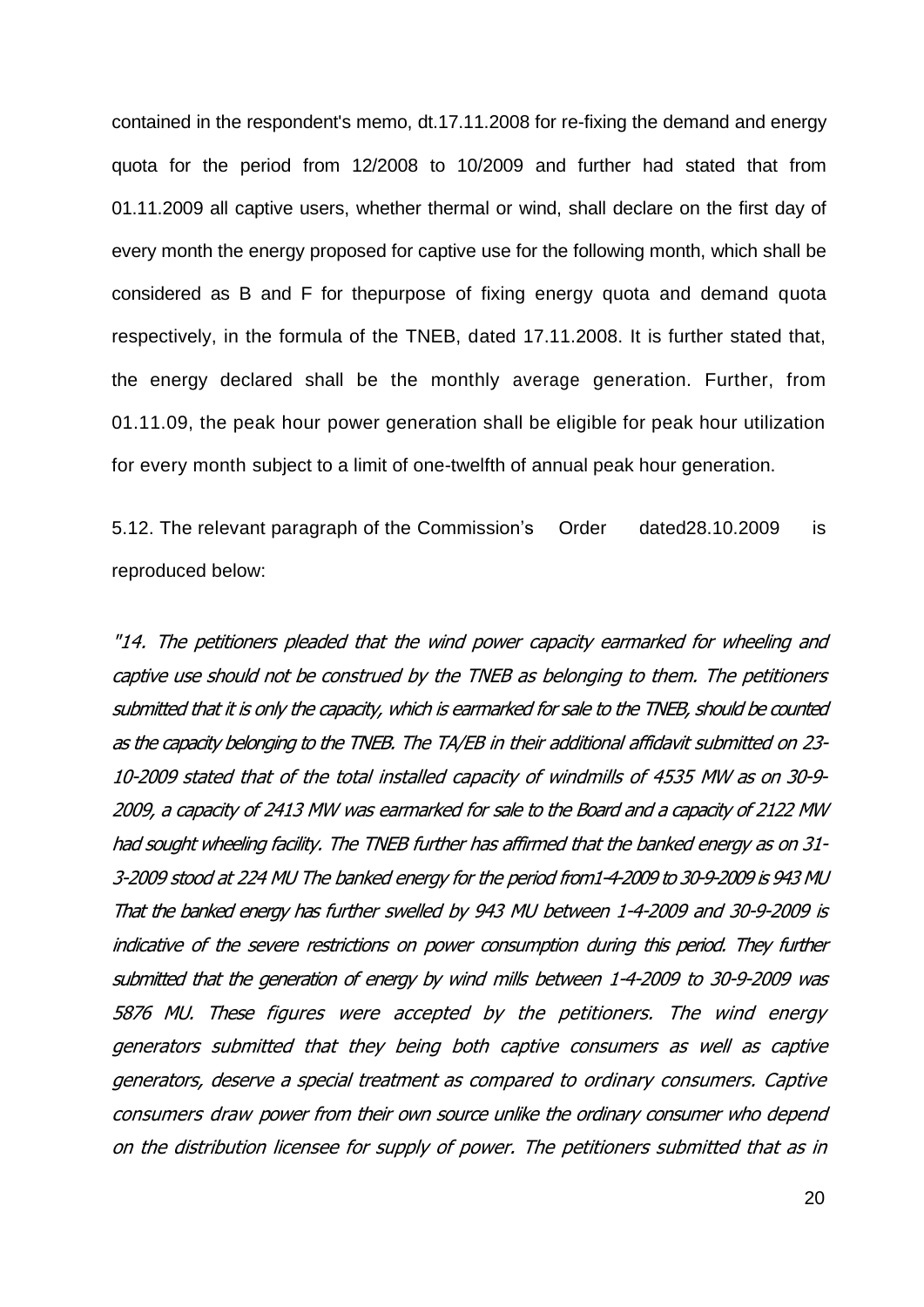the case of thermal captive generators, the wind generators should be permitted to avail the full demand and energy quota of captive wind generation and the peak hour utilization as provided in the memo of the TNEB dated 17-112008. The petitioners further demanded a price of Rs. 3.50 per unit, which is the tariff for industrial consumers, for the unutilized banked energy on the ground that despite Commission'sOrder dated 28-11-2008, the wind generators were prevented from utilizing the banked energy between 1-12-2008 and 30-4-2009. Out of the 315 MU banked energy as on 1 -11-2008 the TNEB has reported that 224 MUs remained in the bank as on 31-3-2009, which supports the contention of the petitioners that a significant portion of the banked energy as on 1-12-2008 was prevented from being utilized. The petitioners complained that they have been prevented from utilizing the wind energy at par with the thermal captive consumers during the current year (2009-10) too, as a result of which there is heavy accumulation of banked energy. They should be permitted to encash the accumulated wind energy remaining in the bank at the end of 2009-10 at the rate of Rs.3.50 per unit, which is the tariff applicable for HT industrial consumers. They justified it on the ground that a vast majority of the captive users of wind energy is industrial consumers. The petitioners further pleaded that peak hour generation should be available for peak hour consumption, whether drawn from current generation or from the bank.

*15.* The learned counsel for the TNEB in response to the arguments of the petitioners conceded that their memo dated 17-11-2008 permits adjustment of peak hour generation of captive power against peak hour consumption and therefore they have no objection to the plea of the petitioners in this regard. TNEB has, further, no objection to the utilization of current generation during the evening peak hours at par with thermal captive consumers."

Based on the above, TANGEDCO had issued circular to all the Superintending Engineer / Electricity Distribution Circles vide Memo.No.CE/Comml/EE/DSM/ AEE/ PMM/ F.Power cut/D.508/09,dt. 25.11.09 in connection with revised the energy and demand quota for the period from 11/2008 to 10/2009 so as to utilize the maximum of the captive generation of the wind energy by the way of adopting the memo dated 17.11.2008 in respect of the captive wind energy users. Furthermore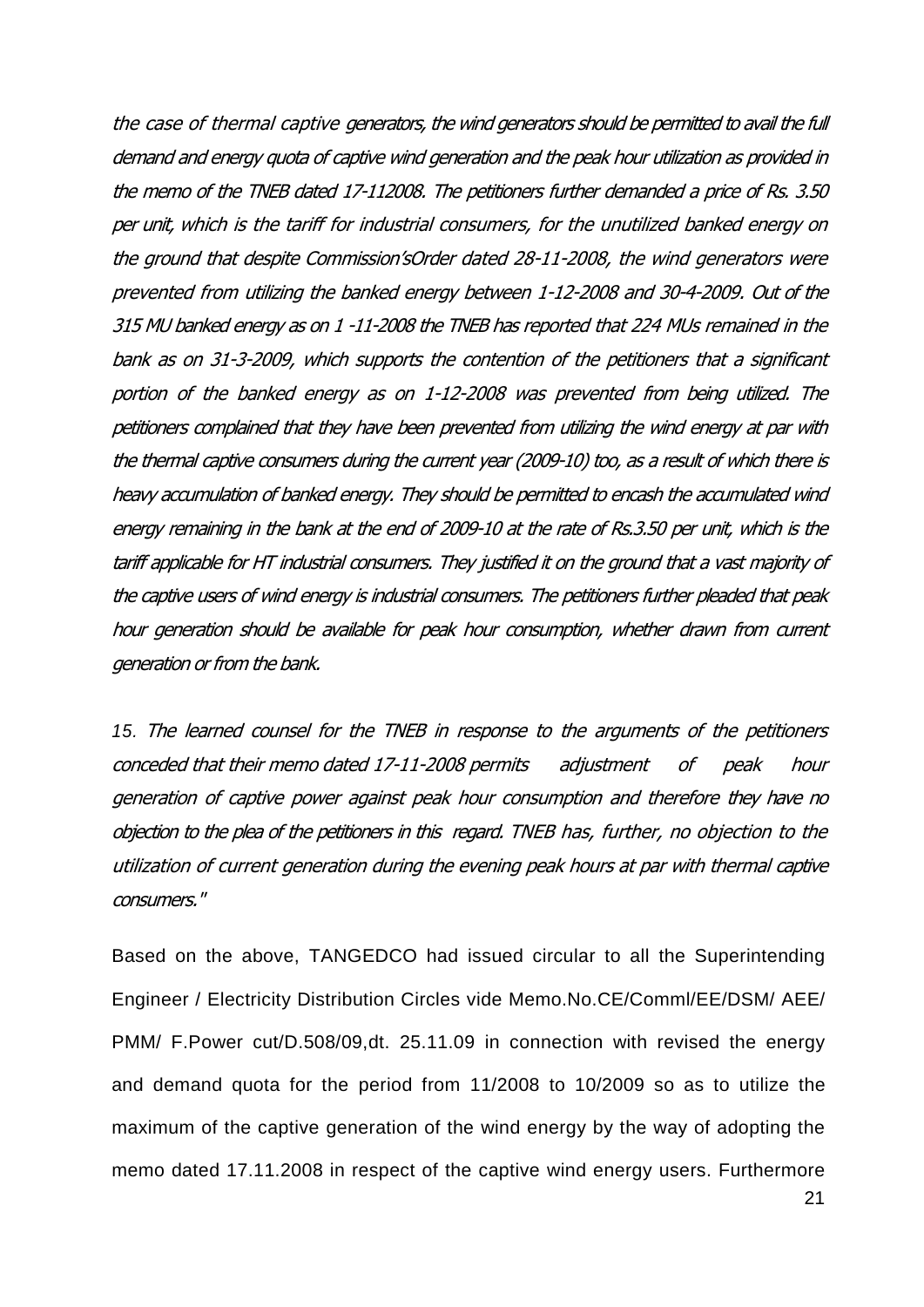it is relevant to note that the Commission had stated in its order, dated 07.09.2010 in M.P.No.9 of 2010 and etc batch of cases filed by various petitioner, which read as follows :-

4.4. The consumer is at present permitted to utilise power from captive sources. The present order would enable a consumer to purchase power from third party sources as well. Procurement of power by a consumer through Open Access is protected by the Electricity Act, 2003. The role of the licensee is limited to that of a carrier. Procurement through open access will be treated as an additionality. The ceiling limit up to which a consumer can utilize power including the TNEB quota demand, captive power and third party purchase would be the sanctioned demand.

Based on the above order, the wind energy captive consumers are being utilized maximum level of their captive wind energy through wheeling. Hence, the provisions of the SMP No.1 of 2009 dated.28.10.2009 and benefit would be restricted for the financial year ending 31.03.2010 alone. Considering the said fact the 2nd respondent has issued instructions vide letter dated.29.08.2013 as follows:

"3. xxxx as per the provisions of the Commission Order No.1 of 2009 dt.20.03.2009, the WEG generators who have commissioned on or after 19,09.2008 and those WE generators who have executed EWAs/ revised EWA5 as per the Order N0.1 of 2009 before 31.03.2011 & 31.03.2012 are alone eligible for 100% payment for the unutilized banked energy as on 31.03.2011 and 31.03.2012 respectively, when the distribution licenseeenforces restriction control measures. However for the year 2009-10, the WE Generators are eligible to encash 100% of the relevant tariff for the unutilized banked energy as per SMP issued by Hon'ble TNERC dt.28.10.2009."

From the above, it could be observed that the petitioner has not executed the Energy Wheeling Agreement in accordance with the Order.No.1 of 2009 dated.20.03.2009, which was approved by the Commission. Hence, the petitioner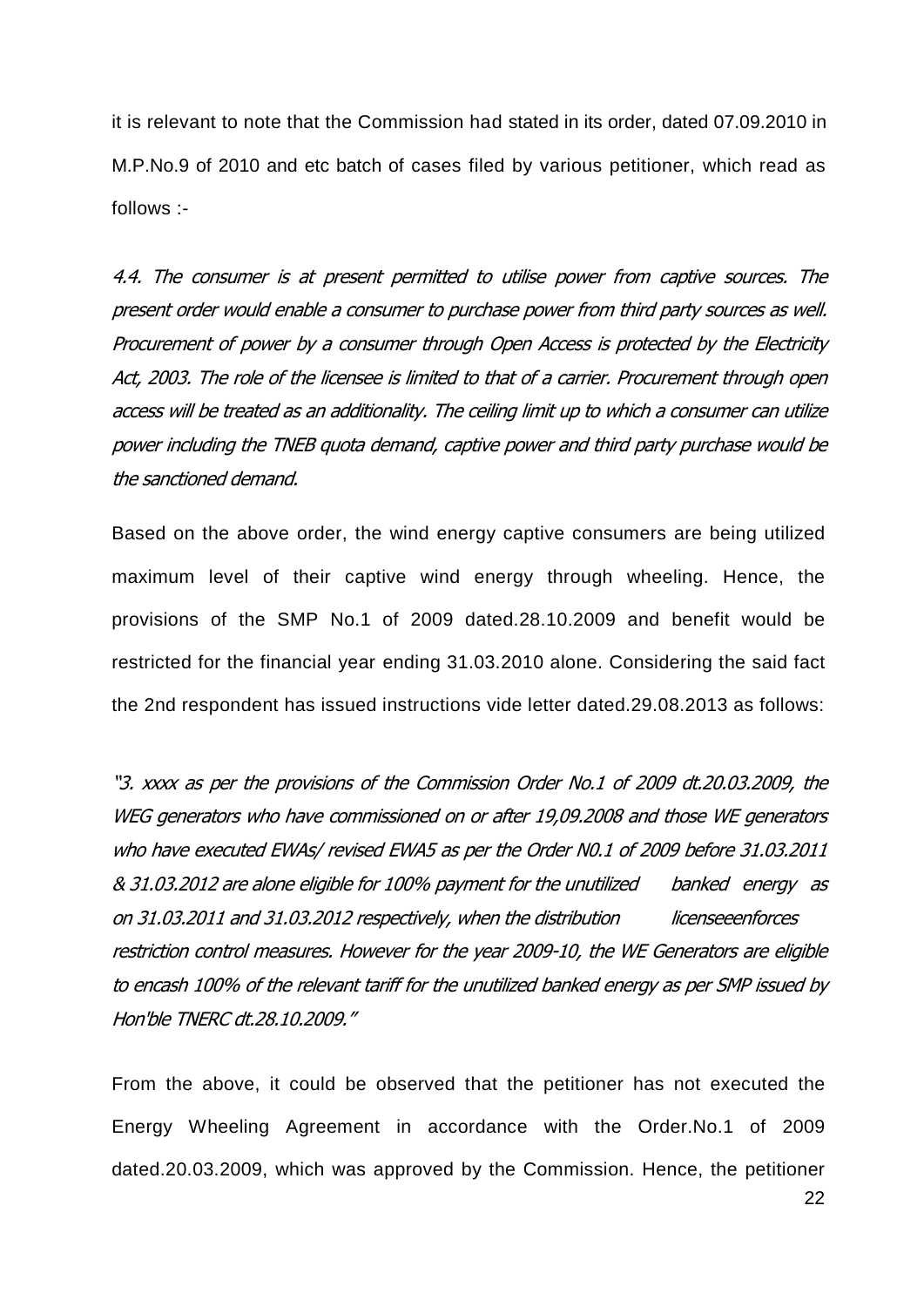is not eligible for the benefits of the Order No.1 of 2009 dated. 20.03.2009. Therefore, the contentions of the petitioners are misconceived one.

5.13. In view of the facts and circumstances of the case and position of law as stated above, the petitioner has no prima facie case to further pursue the above Petitions. Therefore, the petitioner is not entitledneither any interim relief nor main relief as prayed for in the above petitions.The balance of convenience is clearly in favour of the respondents herein. Hence, the above petition is liable to be dismissed. By dismissing the same, no prejudice will be caused to the petitioner as the demand notice has been issued inaccordance with law and in the manner known to law.

### **6. Findings of the Commission:-**

6.1. The petitioner (M/s. Super Sales India Limited) prayed in this petition to set aside the impugned Lr.No.CFC/FC/Rev/AAO/HT/D.541/2013, Dt.29.08.2013 issued by the Chief Financial Controller / Revenue culminating in the impugned Lr.No.SE/TEDC/ TPR/AO/R/DFC/F.Wind/BOAB/D./13 dated 08.01.2014 and Lr.No.SE/TEDC/TPR/ DFC/AO/Rev/F.HT Wind/D./14, dated 02-2014 issued by the Superintending Engineer / Tirupur demanding a sum of Rs.15,28,728/- towards excess payment for unutilised banked energy for the period 2011-12.

6.2. The petitioner is having 3 WEG HTSC.30, 3, 4 located in Palladam / Tirupur EDC. The Energy generated by the Petitioner from the above WEGs are being adjusted in their HT SC No.155 in the jurisdiction of  $4<sup>th</sup>$  RespondentUdumalpet EDC.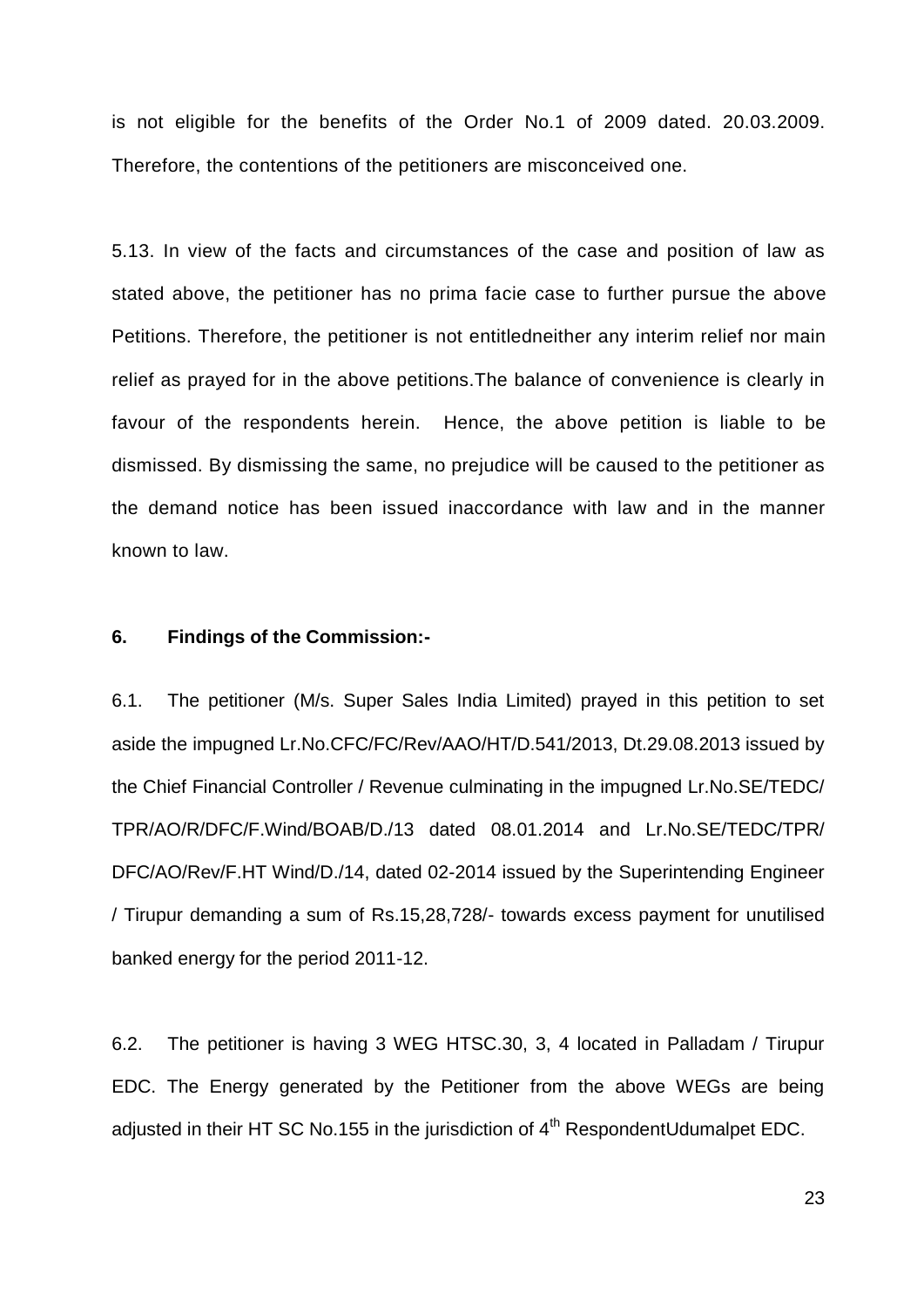6.3. The petitioner has stated that an Energy Wheeling Agreement was executed on 28.02.2009. The Respondent permitted for the adjustment of wind energy slot-wise and if there is any surplus, such surplus energy is kept under banking with the Respondents for future adjustment. The unutilised wind energy units, which are banked, can be drawn by the consumers for their consumption till the end of the banking period (i.e.,  $1<sup>st</sup>$  April to  $31<sup>st</sup>$  March). For the surplus unutilised banked energy at the end of the financial year, the Respondents have to pay to the generator at the appropriate tariff as fixed by the Commission. During the time when the Restriction and Control (R&C) measures are in force, consumers like the petitioner are entitled for 100% of the tariff. In normal times, i.e., when there are no R&C measures, the consumers are entitled for 75% of the tariff.

6.4. The present issue pertains to the payment made to the petitioner by the Respondent for their unutilised banked energy for the year 2011-12. The petitioner has been paid Rs.61,14,911/- in April 2013 for the unutilised banked energy of 22,23,604 units at the rate of Rs.2.75 per unit, i.e., 100% payment for unutilised energywas paid by the Respondent. Subsequently, the petitioner was addressed by the Respondent to pay an amount of Rs.15,28,728/- towards the excess payment made at the rate of 100% of Wind tariff instead of 75% with reference to an Audit query raised based on the  $2^{nd}$  Respondent's circular reference of Lr.no.CFC/FC/Rev/AAO/HT/D.541/2013 dated 29.08.2013.

6.5. In this connection, the petitioner has sought interim injunction on demand an amount of Rs.15,28,728/- and sought to set aside the impugned letters of the Respondents. During the course of hearing the Respondent undertook not to make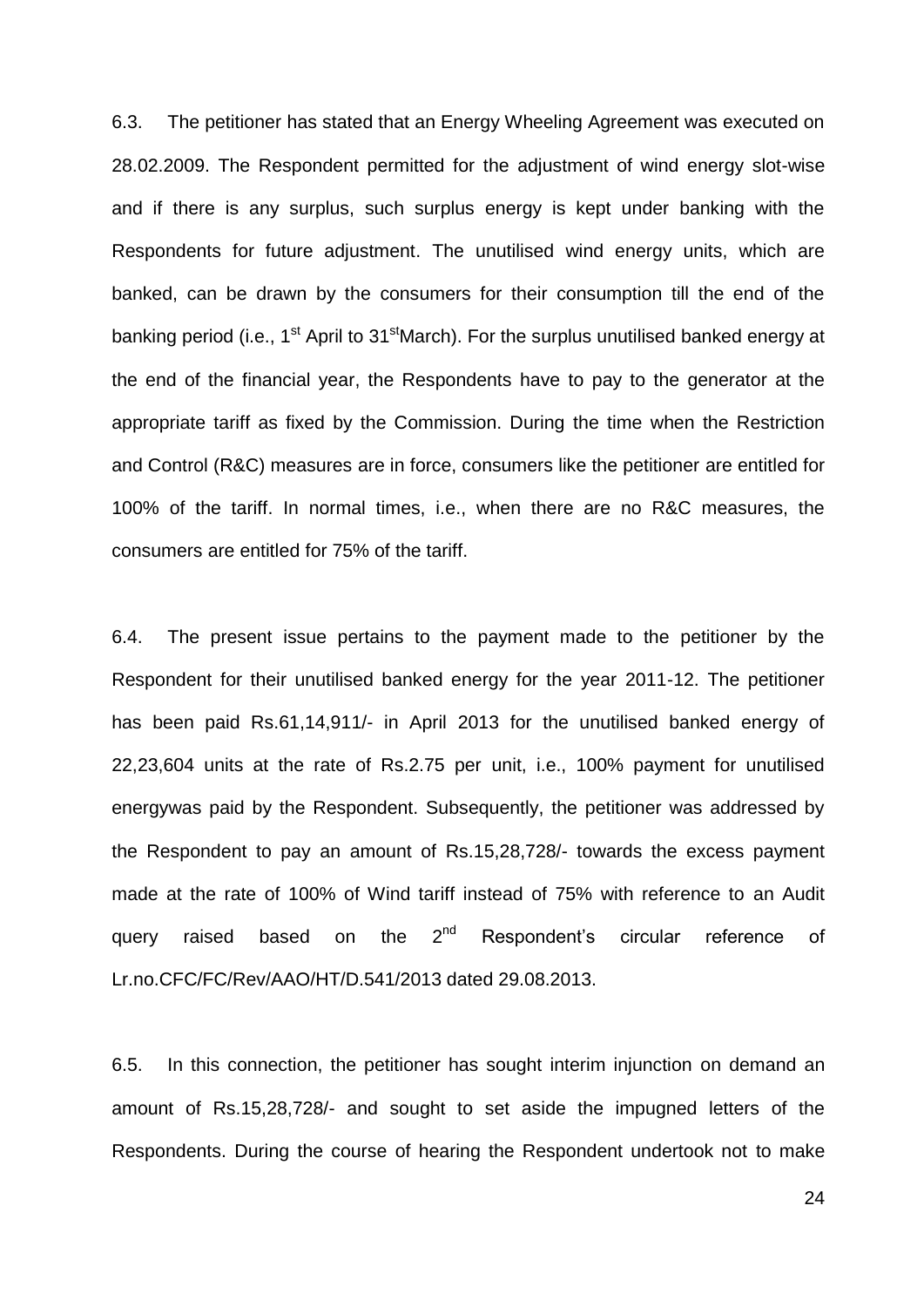any efforts to recover the impugned demand and to keep them in abeyance. The Commission accordingly accepted the undertaking as it met the interim prayer of the petitioner.

6.6. The petitioner has argued that the Respondent in its letter dated 29.08.2013 has misinterpreted the Orders issued in SMP No.1 of 2009 dated 28.10.2009, which was passed merely to indicate the manner in which the encashment of unutilized energy is to be regulated and that it would not mean that the benefit would be restricted for the financial year ending 31.03.2010.

6.7. Before going into the issue, we have to refer to the earlier Wind Tariff orders of the Commission. The Commission issued Order No.3 of 2006 dated 15.05.2006 – "Order on Purchase of Power from NCES based Generating Plants" with effect from 15.05.2006 and its applicability reads as below –

# "4.0 Applicability of Order:

This order shall come into force from the date of its issue. This order shall be applicable to all future and renewal of existing contracts /agreements for the Non-Conventional Energy Sources (NCES) based Generating plants and Non-Conventional Energy Sources based Co- Generation Plants located within the State of Tam/I Nadu. It should be noted that the existing contracts and agreements between NCES based generators and the distribution Licensee signed pr/or to the date of issue of this order would continue to remain in force. However, the NCES based generators and distribution licensees shall have the opt/on to mutually re negotiate the existing agreements/contracts, if any, in line with this order even before the expiry of the contracts. Any renewal of the said agreements/contracts, new contracts /agreements shall be in line with this order"

6.8. The Respondent has statesthat in view of the above provision, all wind energy generators commissioned on or after 15.05.2006 (Wind Group —II) have come under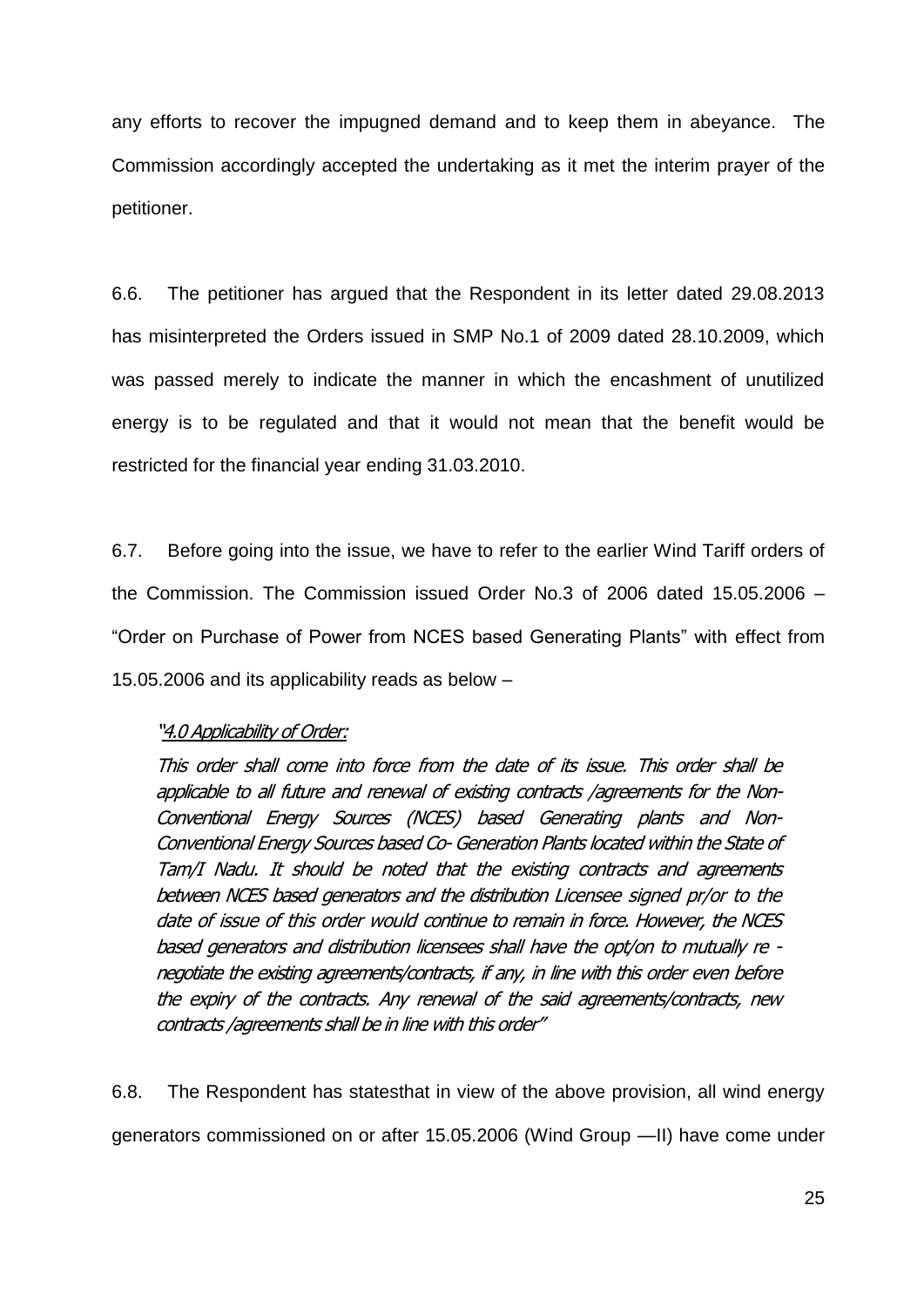Order No.3, dt 15.05.2006. Whereas, thewind energy generators commissioned before 15.05.2006 (Wind Group- I) are not automatically eligible for the benefits of Order No.3 dated 15.05.2006. In order to come under Order No.3, dt.15.05.2006, they should have re-negotiated and executed the Energy Wheeling Agreement in accordance with Order No.3 dt.15.05.2006 for being treated as Group-II generators and only in such case, they also eligible for the benefits of Order No.3 of 2006.

6.9. Further, the Respondent has contended that as per the following Parasof the Wind Energy Tariff Order No.1 of 2009, dated 20.03.2009, the provision to encash at full value of the relevant tariff for unutilized energy at the end of the financial year arisesonly when Restriction and Control measures are in force and further it is applicable only to the Wind Energy generators who have executed Energy Wheeling Agreement as per the Wind Energy Tariff order no.1 of 2009 dated 20.03.2009.

### "4. Applicability of this order:-

Order No.3 dated 15.05.2006 of the Commission lays down a control period of three years for that order and therefore normally the next order should have taken effect from 15.05.2009. The Commission in the Common Order in M.P. Nos .9, 14 and 23 of 2008 dated 19.09.2008 has ruled that the control period of three years specified in order No.3 dated 15.05.2006 is waived from the date of issue of that order. The control period of three years, thus, stands terminated on 19.09.2008. Therefore, the Commission holds that all the wind energy generators commissioned on or after 19.09.2008 shall become eligible for the benefits of the present order, subject to the condition that the monetary benefits shall accrue from the date of this order. The existing agreements between the Wind energy generators and the distribution licensee shall continue to be valid. The parties to the agreement are at liberty at any time to renegotiate the existing agreement mutually in accordance with this order. The agreements between the wind generators and the distribution licensee in relation to all machines commissioned on or after 19.09.2008 shall be in conformity with this order.

### 8.2. Banking:

### xxxxxxxx

8.2.2. xxxxxUnutilised energy at the end of the financial year may be encashed at the rate of 75% of the relevant purchase tariff. The Commission proposes to retain the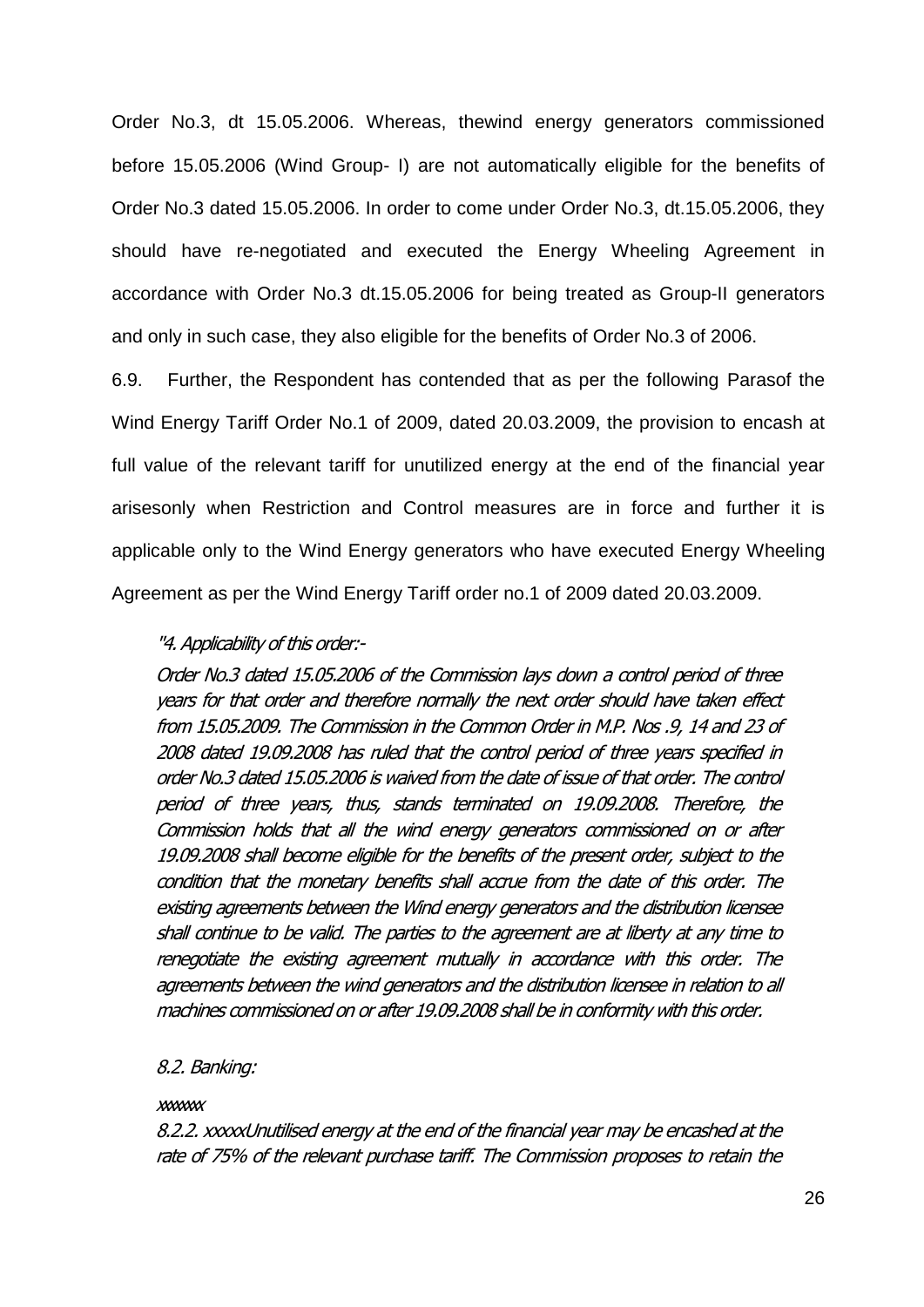same features with some modifications based on the suggestions made by the stakeholders. As and when the distribution licensee enforces restriction control measures for restricting the consumption of wind energy generators, the Commission finds justification in the plea that the unutilized energy at end of the financial year may be encashed at full value of the relevant tariff for sale to the licensee."

6.10. The impugned demand raised by the Respondent based on the Chief Financial Controller / Revenue's letter reference dated 29-08-2013 reads as below -

*"3. In this connection it is stated that as per the provisions of the Commission's Order No.1 of 2009 dt.20.03.2009, the WEG generators who have commissioned on or after 19.09.2008 and those WE generators who have executed EWAs/revised EWAs as per the Order NO.1 of 2009 before 31.03.2011 & 31.03.2012 are alone eligible for 100% payment for the unutilized banked energy as on 31.03.2011 and 31.03.2012 respectively, when the distribution licensee enforces restriction control measures. However for the year 2009-10, the WE Generators are eligible to encash 100% of the relevant tariff for the unutilized banked energy as per SMP issued by Hon'ble TNERC dt.28.10.2009".*

6.11. With reference to Wind Order No.1 of 2009 dated 20.03.2009, the Respondent has argued that even though the Commission had approved the Energy Wheeling Agreement in accordance with the Order No. 3 dated 15.05.2006, the parties to the agreement are at liberty at any time to renegotiate the existing agreement mutually in accordance with the Order No.1 of 2009 dated 20.03.2009 in order to avail the benefits of the respective order but in the petitioner's case, the petitioner has not executed the Energy Wheeling Agreement in accordance with the Order No.1 of 2009 dated 20.03.2009, and hence the petitioner is not eligible to get full value of purchase tariff towards the payment of the unutilized Wind energy.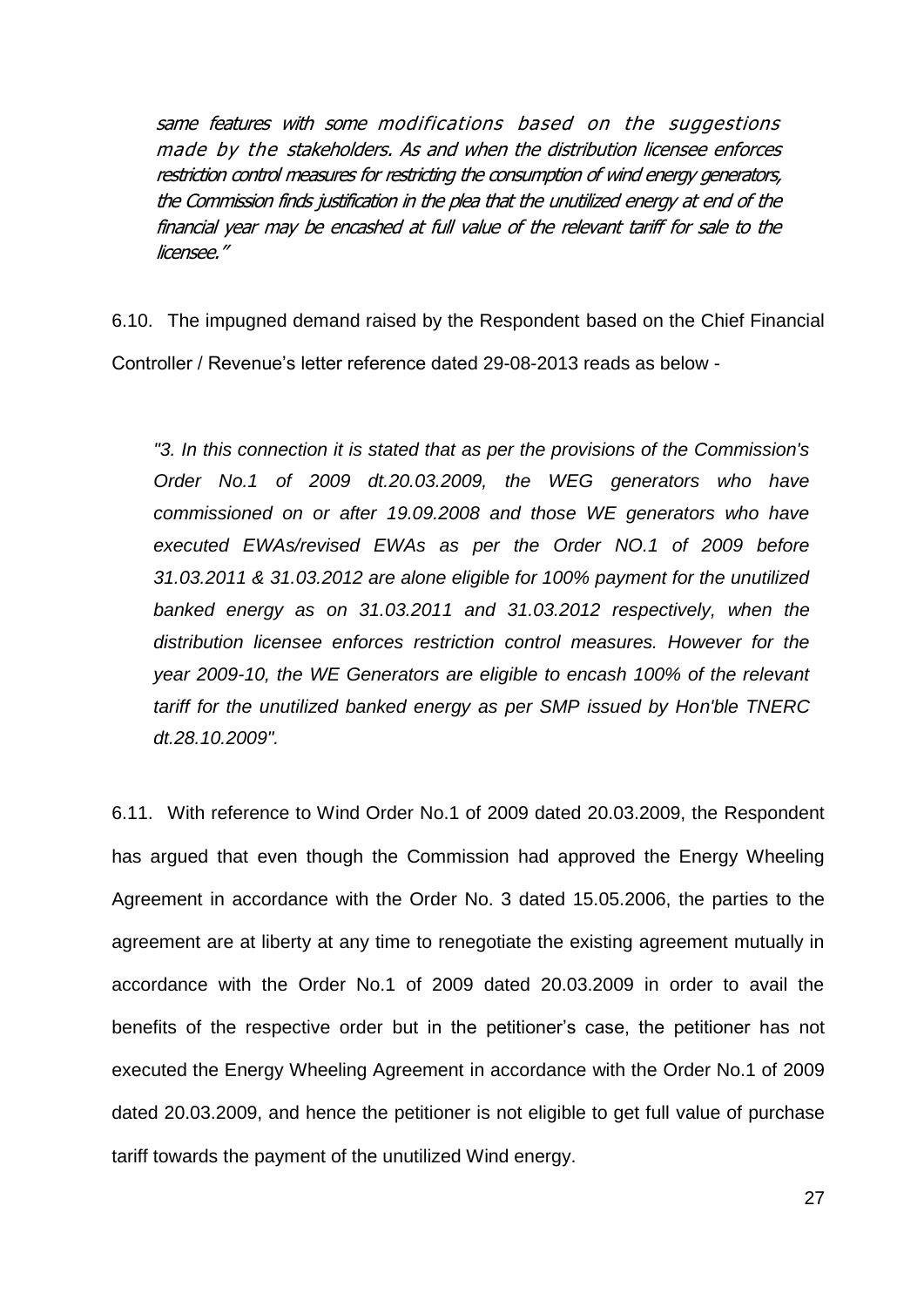6.12. From the arguments of both the parties, we observe as follows:-

6.12.1. The petitioner has executed the latest Energy Wheeling Agreement 28.02.2009 in accordance with the Wind Tariff Order No.3 of 2006 dated 15.05.2006.

6.12.2. The stand of the Respondent in its letter dated 29.08.2013 is that "as per the provisions of the Commission's Order No.1 of 2009 dated 20.03.2009, the WEG generators who have commissioned on or after 19.09.2008 and those WE generators who have executed EWAs / Revised EWAs as per Order No.1 of 2009 alone are eligible for 100% payment", and the petitioner is not eligible for 100% of purchase rate for the unutilized energy since the petitioner has not executed EWA covering the terms and conditions stipulated under Order No.1 of 2009 dated 20.03.2009. But in para4 on Applicability of this Order in Order No.1 of 2009, the Commission ruled that the existing agreements between the Wind energy generators and the distribution licensee shall continue to be valid. However, as the Commission waived the control period of three years as specified in Order No.3 dated 15.5.2006 from 19.09.2008 i.e., from the date of Order in M.P.No.9, 14 and 23 of 2008, all the Wind energy generators commissioned on or after 19.09.2008 were given liberty to renegotiate the existing agreement mutually in accordance with the Order No.1 of 2009; and also Commission directed that the agreements between the Wind generators and Distribution licensee in relation to all machines commissioned on or after 19.09.2008 shall be in conformity with this Order.

6.12.3. The language in para 8.2. Banking in Order No.1 of 2009 shall have to be read carefully, wherein it is stated that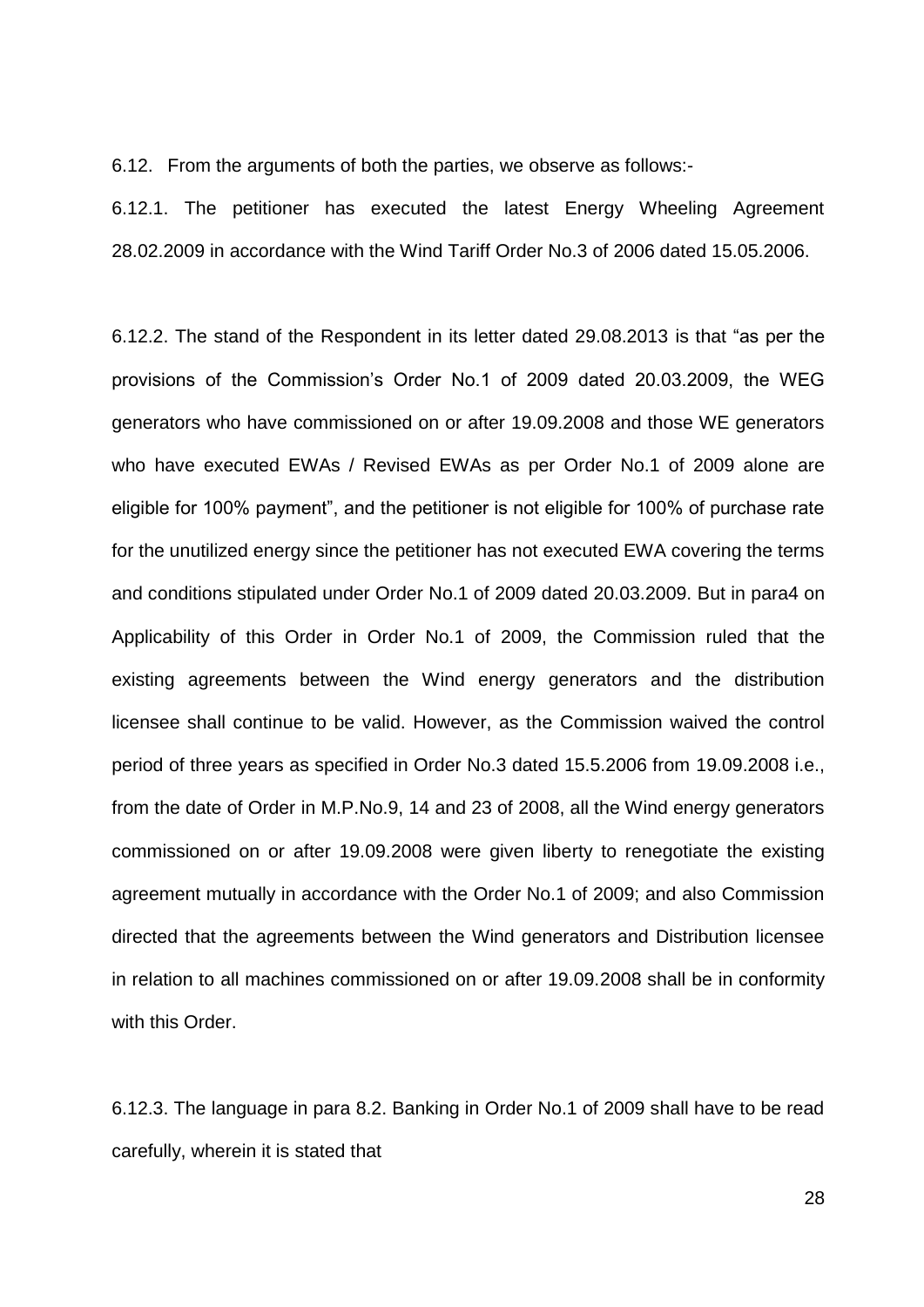$"8.2.$  Banking :

8.2.2. …….As and when the distribution licensee enforces Restriction and Control measures for restricting the consumption of wind energy generators, the Commission finds justification in the plea that the unutilized energy at the end of the financial year may be encashed at full value of the relevant tariff for sale to the licensee."

It is to be read alongwith the para 16 (15) of the Order issued in SMP No.1 of 2009 dated 28.10.2009. SMP.No.1 of 2009 is the Order in which Commission directed to fix the quota in accordance with the formula in terms of memo of TNEB dated 17.11.2008 and allowed the captive users to utilize the Unutilised banked energy available as on 01.11.2009 in five equal monthly instalments from 01-11-2009 to 31-03-2009. Further, it was ordered that the energy which remains unutilized as on 31.3.2010 shall be eligible for encashment at the rate prescribed in para 8.2.2 of Order no.1 of 2009 dated 20.3.2009. The Order in SMP.No.1 of 2009 is applicable to all Wind generators covered under the R&C measures.

6.12.4. Having stated under para 16(15) of order in SMP No.1 of 2009 to encash the unutilized energy at the end of the financial year at full value of relevant tariff, the Distribution Licensee cannot limit the applicability of T.O.1 of 2009 only to those generators who executed EWAs in accordance with the Tariff order dated 20.3.2009. As the SMP.No.1 of 2009 is applicable to all the Wind energy captive users, the encashment of unutilized banked energy at full value (100%) cannot be refused to other WE generators covered under other Tariff Orders of the Commission. The requirement of revised agreement stated in T.O.1 of 2009 is for those generators who commissioned Wind Energy plants on or after 19.09.2008 to 20.03.2009, this cannot be misinterpreted in right to applicability of para 8.2.2 for the Wind Energy captive